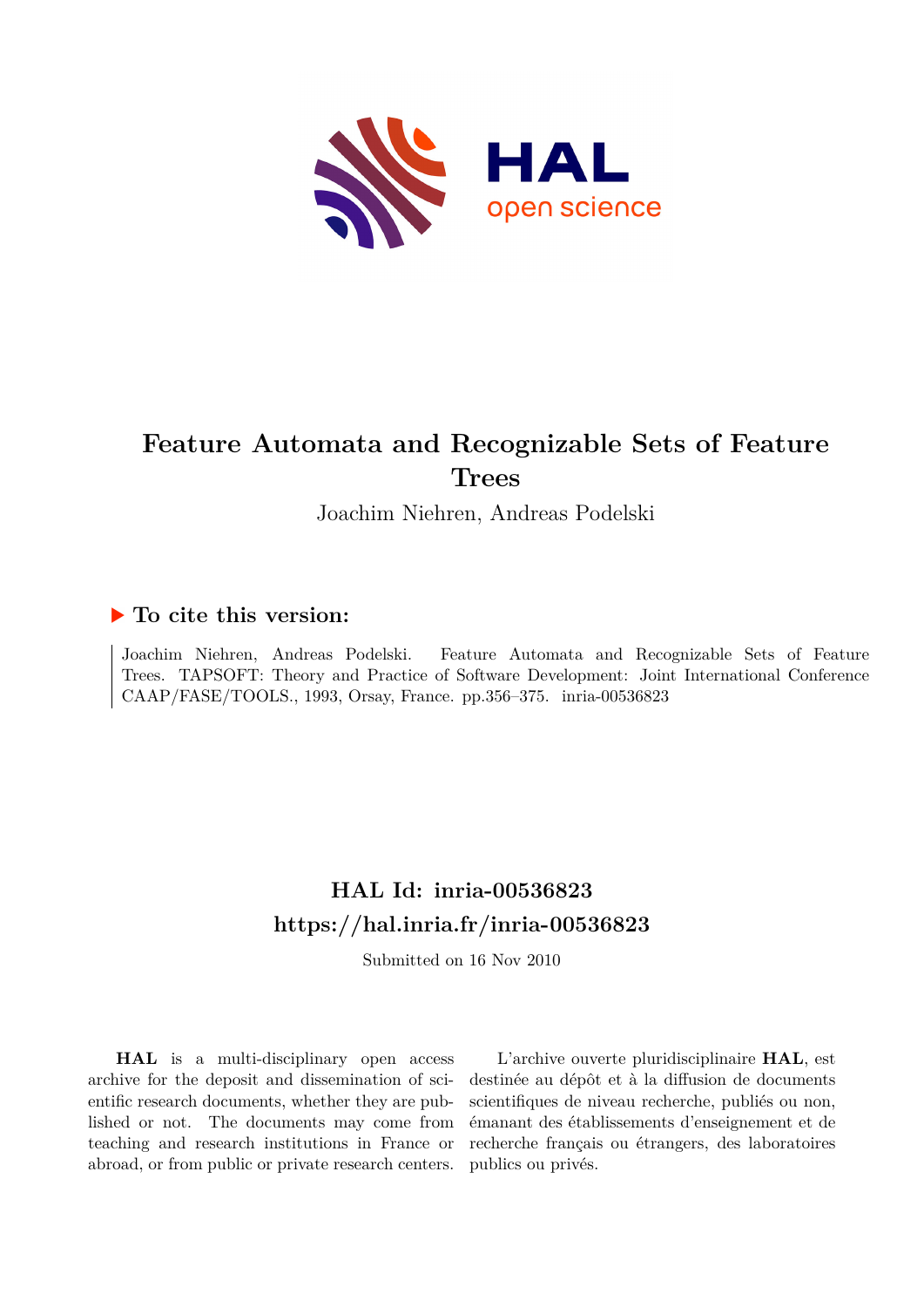## Feature Automata and Recognizable Sets of Feature Trees

Joachim Niehren

Andreas Podelski

German Research Center for Articial Intelligence (DFKI) Stuhlsatzenhausweg 3 6600 Saarbrucken 11, Germany niehren@dfki.uni-sb.de

Digital Equipment Corporation Paris Research Laboratory (PRL) 85, Avenue Victor Hugo 92563 Rueil-Malmaison, France podelski@prl.dec.com

### Abstract

Feature trees generalize first-order trees whereby argument positions become keywords ("features") from an infinite symbol set  $\mathcal F$ . Constructor symbols can occur with any argument positions, in any finite number. Feature trees are used to model flexible records; the assumption on the infiniteness of  $\mathcal F$  accounts for dynamic record field updates.

We develop a universal algebra framework for feature trees. We introduce the classical set-defining notions: automata, regular expressions and equational systems, and show that they coincide. This extension of the regular theory of trees requires new notions and proofs. Roughly, a feature automaton reads a feature tree in two directions: along its branches and along the fan-out of each node.

We illustrate the practical motivation of our regular theory of feature trees by pointing out an application on the programming language LIFE.

#### **Introduction**  $\mathbf{1}$

In this section, we will give some background and motivation ("the task") and then outline the rest of the paper ("the method").

The Task. We describe a specic formalism of data structures called feature trees. They are a generalization of first-order trees, also called constructor trees or the elements of the Herbrand universe. Since trees have been useful,  $e.g.,$  for structuring data in modern symbolic programming languages like Prolog and ML, this gives the more flexible feature trees an interesting potential. Precisely, feature trees model record structures. They form the semantics of record calculi like [AK86], which are used in symbolic programming languages  $[AKP91b]$  and in computational linguistics  $(cf,$ , the book  $[Car92]$ ). In the logical framework for record structures of [BS92], they constitute the interpretation of a completely axiomatizable, and hence decidable, first-order theory.

partially supported by Graduierten-Kolleg Informatik der Universitat des Saarlandes.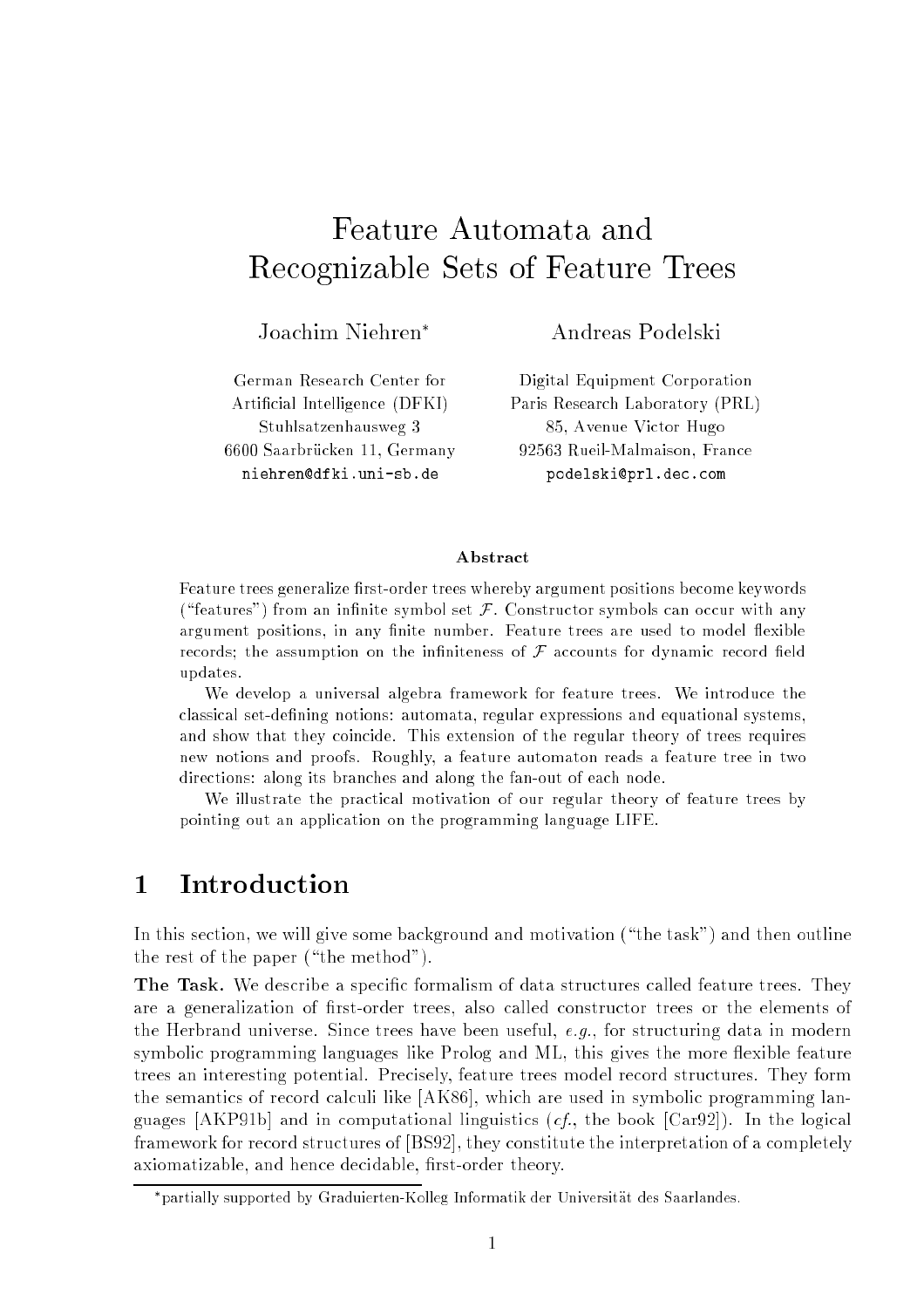As graphs, feature trees are easily described as finite trees whose nodes are labeled by constructor symbols, and whose edges are labeled by feature symbols, all those edges outgoing from the same node by different ones. Thus, symbolic keywords called features denote the possible argument positions of a node. They access uniquely the node's direct subtrees. All constructor symbols can label a node with any features attached to it, in any, though finite, number.

Although thoroughly investigated [AK86, Smo92, BS92, AKPS92], also in comparison with first-order trees [ST92], feature trees have never been characterized as composable elements in an algebraic structure, *i.e.*, with operations defined on them. Also, up to now, there has been no corresponding notion of automata. This device has generally proven useful for dealing efficiently with systems calculating over sets of elements.

In our case, the practical motivation consists of the possibility of defining a hierarchy of types denoting sets of feature trees, as a Boolean lattice. For its use in a logical programming system employing feature trees such as LIFE [AKP91b], we need to compute efficiently the intersection of two types (roughly, for unification). Concurrent systems, in connection with control mechanisms such as residuation or guards [AKP91a], require furthermore an efficient test of the subset relation (matching). Thus, we need to provide a formalism defining the types in a way which is expressive enough and yet keeps the two problems decidable. Such a formalism can be given, for example, as a system of equations and a corresponding automata notion with Boolean closure properties and decidable emptyness problem.

A major dimcuity of an algebraic framework for feature trees<sup>2</sup> comes from the fact that the set  $\mathcal F$  of features, *i.e.*, of possible argument positions of a node accessing its direct subtrees, is infinite. The infiniteness of  $\mathcal F$  is, however, an essential ingredient of the formal frameworks modeling *flexible* record structures. A practical motivation is the need to account for dynamic record field updates. It turns out that this semantical point of view has advantages in efficiency as well. Namely, the correctness of the algorithms for entailment and for solving negated constraints on feature trees [AKPS92] relies on the infiniteness of  $\mathcal{F}$ .

The Method. The first step in solving the problem described above is to build an appropriate algebraic framework. Such a framework is provided by universal algebra in the case of first-order trees. Formally, these are the elements of the free algebra over a given signature of function symbols (finite or infinite,  $cf.$ , [Mah88]). This framework yields immediately a "good" notion of automata.

In fact, as Courcelle has shown in [Cou89, Cou92], universal algebra provides a framework for a rich variety of trees. Clearly, it is that work that inspired our notion of the algebra underlying feature trees. We introduce this notion in Section 2. Informally speaking, the operation composing feature trees in the algebra takes a record value and adds a record field containing another value to it. In a special case, this amounts to Nivat's notion of `sum of trees' [Niv92]; thus, incidentally, we obtain an algebraic formalization hereof.

To define feature automata as algebras, it is useful to consider the class of all finite trees whose nodes are labeled by constructor symbols, and whose edges are labeled by feature

<sup>1</sup> : : :with the property that automata and equational systems coincide (let us note that the expressiveness of tree automata is equal to the one of equational systems for the free term algebras over nite signatures; it is strictly weaker in the case of innite signatures for all tree species, also those considered in [Cou89, Cou92])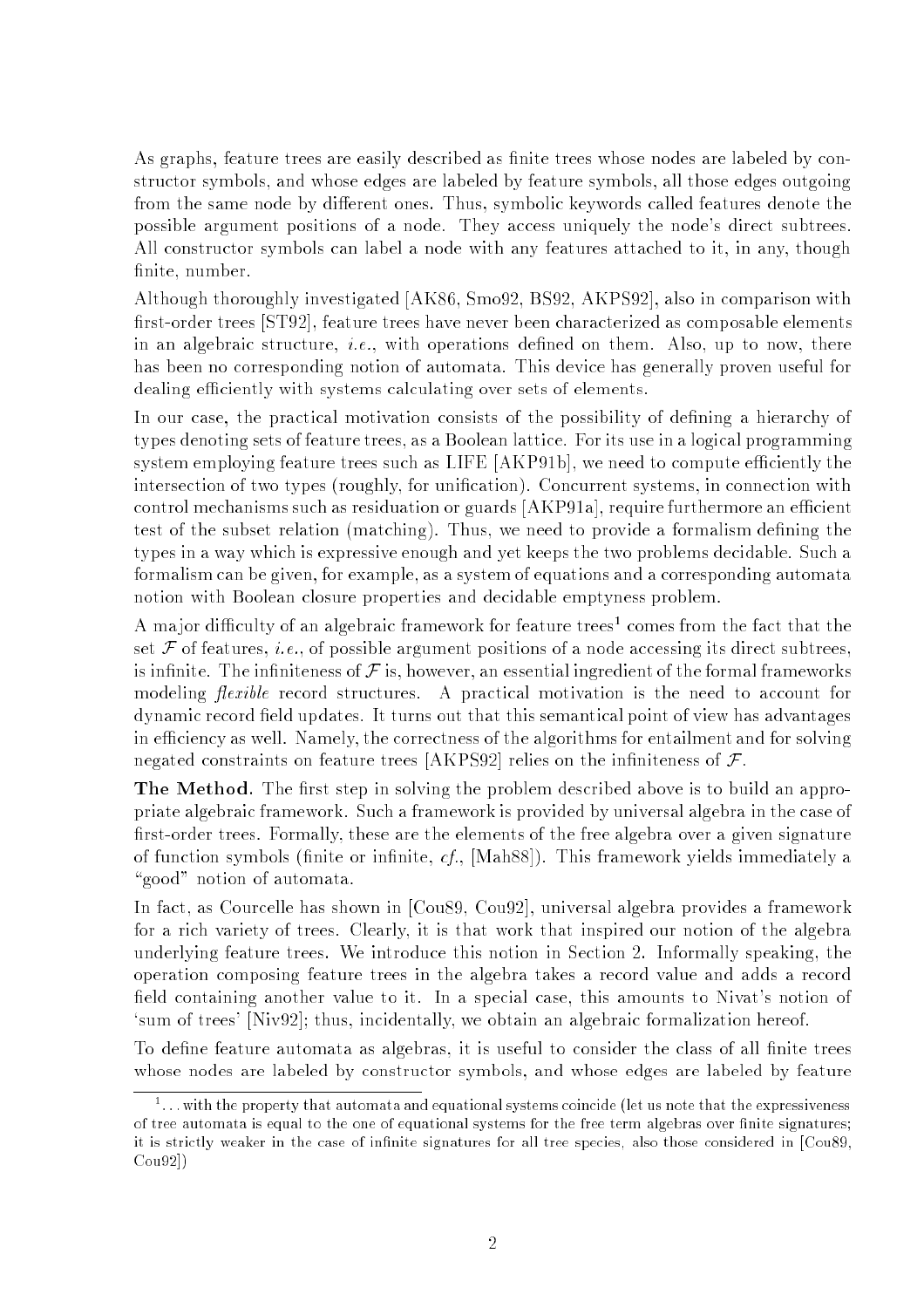symbols. We call these multitrees.<sup>2</sup> Multitrees are of interest on their own, namely for representation of knowledge with set-valued attributes [Rou88]. Thus, feature trees are multitrees with the restriction that features are "functional," *i.e.*, all edges outgoing from the same node are labeled with different features. Feature automata recognize languages of multitrees, which are then cut down to recognize languages of feature trees.

In Section 3, we will define feature automata and show the basic properties of this notion: closure under the Boolean operations and decidability of the emptyness problem. In order to restrict our study to finitely presentable automata and yet to account for the infiniteness of the set of features  $\mathcal F$ , we introduce the notion of a *finitary automaton*: the number of states is finite, and the evaluation of the automaton can be specified not only on single symbols, but also on finite sets or on complements of finite sets of symbols. Thus, say: on f for  $f \in F$ , or: on f for  $f \notin F$ , where  $F \subseteq \mathcal{F}$  finite.

Roughly, a feature automaton reads a feature tree in two directions: along its branches (from the frontier to the root) and along the fan-out of each node (along all argument positions). This is necessary in order to account for the flexibility in the depth as well as in the out-degree of the nodes of feature trees. The first direction is standard for all automata over trees. In order to study its behavior in the latter direction, or what we call the local structure of the recognized language, we consider recognizable sets of feature trees of depth 1, called flat feature trees.

In Section 4, we define a class of logical formulas, called *counting constraints*. The name comes from the fact that they express threshold- or modulo counting of the subtrees which are accessed via features from a finite or co-finite set of features.

The main technical result of this paper is a theorem saying that counting constraints characterize exactly the recognizable sets of flat feature trees. The proof takes up Sections 8 and 9. The theorem essentially links counting and the finitary-condition; in all of the setdefining devices presented here, either of these two notions accounts for the infiniteness of  $\mathcal F$ .

Counting constraints can express that certain features exist in the flat feature tree (labeling edges from the root), and that others do not.<sup>3</sup> As a consequence, one can show that the set of first-order trees, with fixed arity assigned to constructor symbols, and recognizable subsets of these, are sets recognized by feature automata.

In Sections 5 and 6 we give two alternative ways to define recognizable sets of feature trees which are more practical than automata: regular expressions and equational systems. In the first one, the sets are constructed by union, substitution and star (and, optionally, complement or intersection). In the second, they are defined as solutions of equations in a certain form. For both, counting constraints can be used to dene the base cases. Thanks to the main theorem in Section 4, we are able to show that either class of dened sets is equal to the one for feature automata. Moreover, the devices can be effectively translated one into another. These results, together with the previous ones, are necessary to present a complete regular theory of feature trees and to offer a solution to the practical problem

<sup>2</sup>The unranked unordered trees studied in [Cou89] (the number of arguments of the nodes is not restricted, and the arguments are not ordered) are a special case of multitrees, namely with just one feature.In the framework of [Cou89], however, recognizability by automata is strictly weaker than definability by equational systems, even if the set of node labels is nite.

<sup>&</sup>lt;sup>3</sup>In [ST92, Smo92], these correspond to the constraints  $xF, xf$  or their negations, where  $F \subseteq \mathcal{F}$  finite and  $f \in \mathcal{F}$ .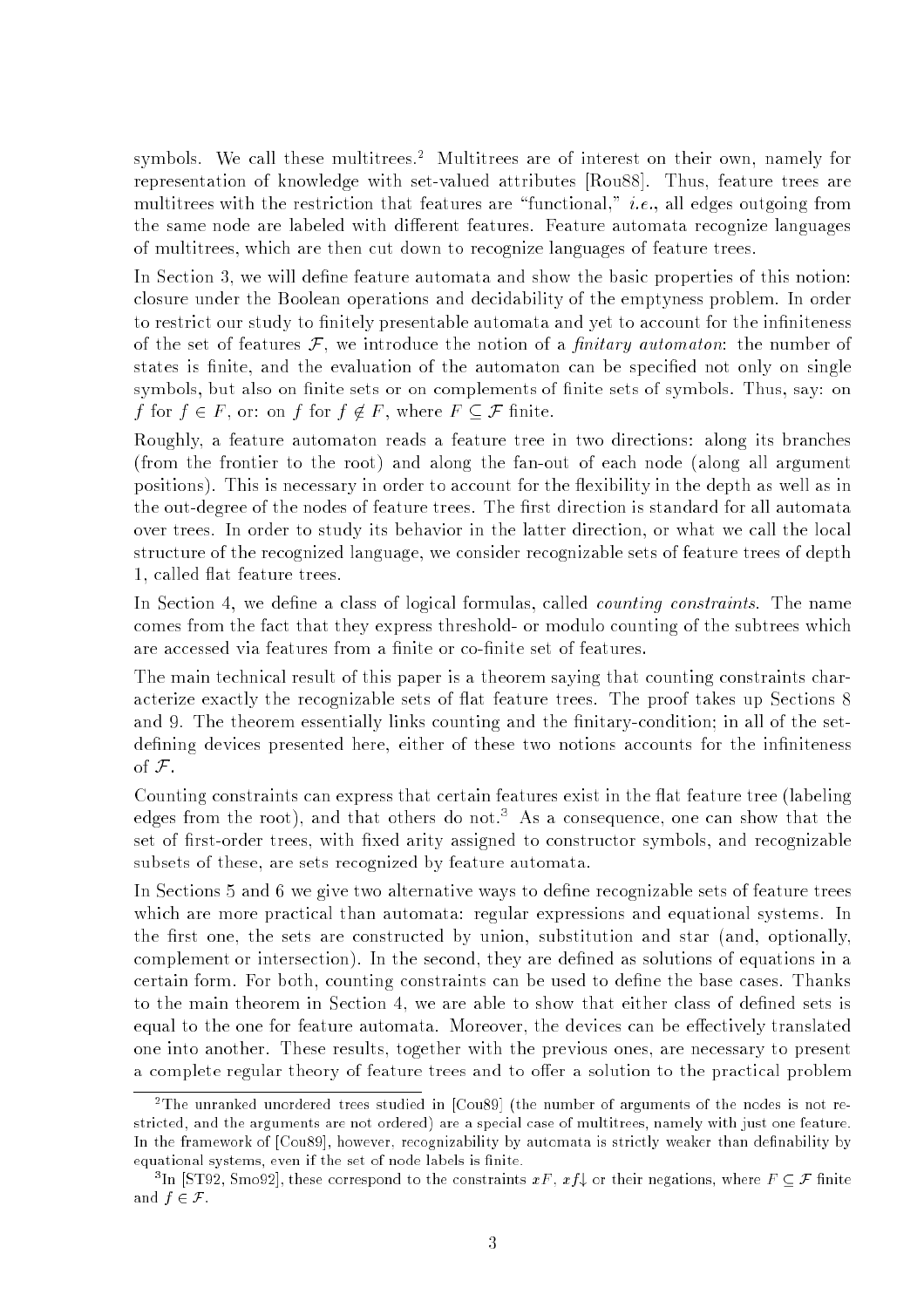of computing with types denoting sets of feature trees as described above.

## 2 The Algebra  $\mathcal J$

In this section we will introduce feature trees and the more general multitrees as elements of an algebra that we define, called  $\mathcal{J}$ . This yields the notion of a  $\mathcal{J}$ -automaton. This section follows the approach of [Cou89] and [Cou92].

In the following we will assume a given set  $S$  of constructor symbols (also called sorts, referred to by A, B, etc.) and a given set  $\mathcal F$  of feature symbols (also called attributes, or record field selectors, referred to by  $f, g, etc.$ ).

Formally, multitrees are trees (*i.e.*, finite directed acyclic rooted graphs) whose nodes are labeled over S, and whose edges are labeled over  $\mathcal F$ . Or, the set  $\mathcal{MT}$  of multitrees over S and  $\alpha$  is a finite as  $\alpha$  before a mass  $\alpha$  . The internal definition of  $\alpha$ s and the second state of the second state of the second state of the second state of the second state of the second state in the second state in the second state in the second state in the second state in the second state  $n > 0$  . We where (set it denote the set of all natural natural  $n = 0$ numbers, and  $N_{\text{finite}}$  the set of influe multisets with elements from the set  $M$ ):

$$
\mathcal{MT}_0 = \{ (A, \emptyset) \mid A \in \mathcal{S} \},
$$
  

$$
\mathcal{MT}_n = \{ (A, E) \mid A \in \mathcal{S}, E \in \mathcal{N}_{finite}^{\mathcal{F} \times \mathcal{MT}_{n-1}} \} \cup \mathcal{MT}_{n-1}.
$$

 $\mathcal{M}$  ,  $\mathcal{M}$  contains the multitude of depth  $\mathcal{M}$  and  $\mathcal{M}$ 

Feature trees are multitrees such that all edges outgoing from the same node are labeled by dierent features. For all features. For all feature trees (and  $\Gamma$  those of depth  $\Gamma$  n all those of depth  $\Gamma$  $\leq n$ ).

We introduce two sorts  $MT$  and F for multitrees and features, respectively, and define the  ${MT, F}$ -sorted signature:

$$
\Sigma = \{\Rightarrow\} \uplus \mathcal{F} \uplus \mathcal{S}
$$

where ) is a function symbol of promise the symbol of the symbol of problem  $\mathcal{L}$ and  $S$  are constants of sort  $F$  and of sort  $MT$ , respectively.

The algebra of multitrees  $\mathcal J$  is defined as a  $\Sigma$ -algebra. Its two domains are  $D_{MT} = \mathcal{MT}$ and  $D_F = \mathcal{F}$  of the sorts MT and F, respectively. The function symbol  $\Rightarrow$  is interpreted in *J* as the operation which composes two multitrees  $t, t \in \mathcal{M}$  *I* via a feature  $\tau \in \mathcal{F}$  to a  $\limsup$  multitree composed of t and t with an edge labeled f from the root of t to the root of  $\iota$  . Or (where  $\sqcup$  denotes multiset union),

$$
\Rightarrow^{\mathcal{J}} ((A, E), f, t) = (A, E \sqcup \{(f, t)\}).
$$

Borrowing the 'tree sum' notation from  $\text{Niv92}$ , we might write  $\Rightarrow^{\mathcal{J}} (t, f, t')$  more intuitively as  $t + \tau t$ . In fact, for the special case where  $\tau = \{1, 2\}$  (the two features denoting the left and right successor), we obtain an algebraic reading of the notation of [Niv92].

The interpretation of the constants is given by  $\mathcal{T}^* = \mathcal{T}$  and  $A^* = (A, \psi)$ .

It is easy to verify that the algebra  $\mathcal J$  satisfies the *order independence (OIT)*, *i.e.*, the following equation is valid in  $\mathcal{J}$ .

$$
\Rightarrow (\Rightarrow (x, f_1, x_1), f_2, x_2) = \Rightarrow (\Rightarrow (x, f_2, x_2), f_1, x_1)
$$
\n(1)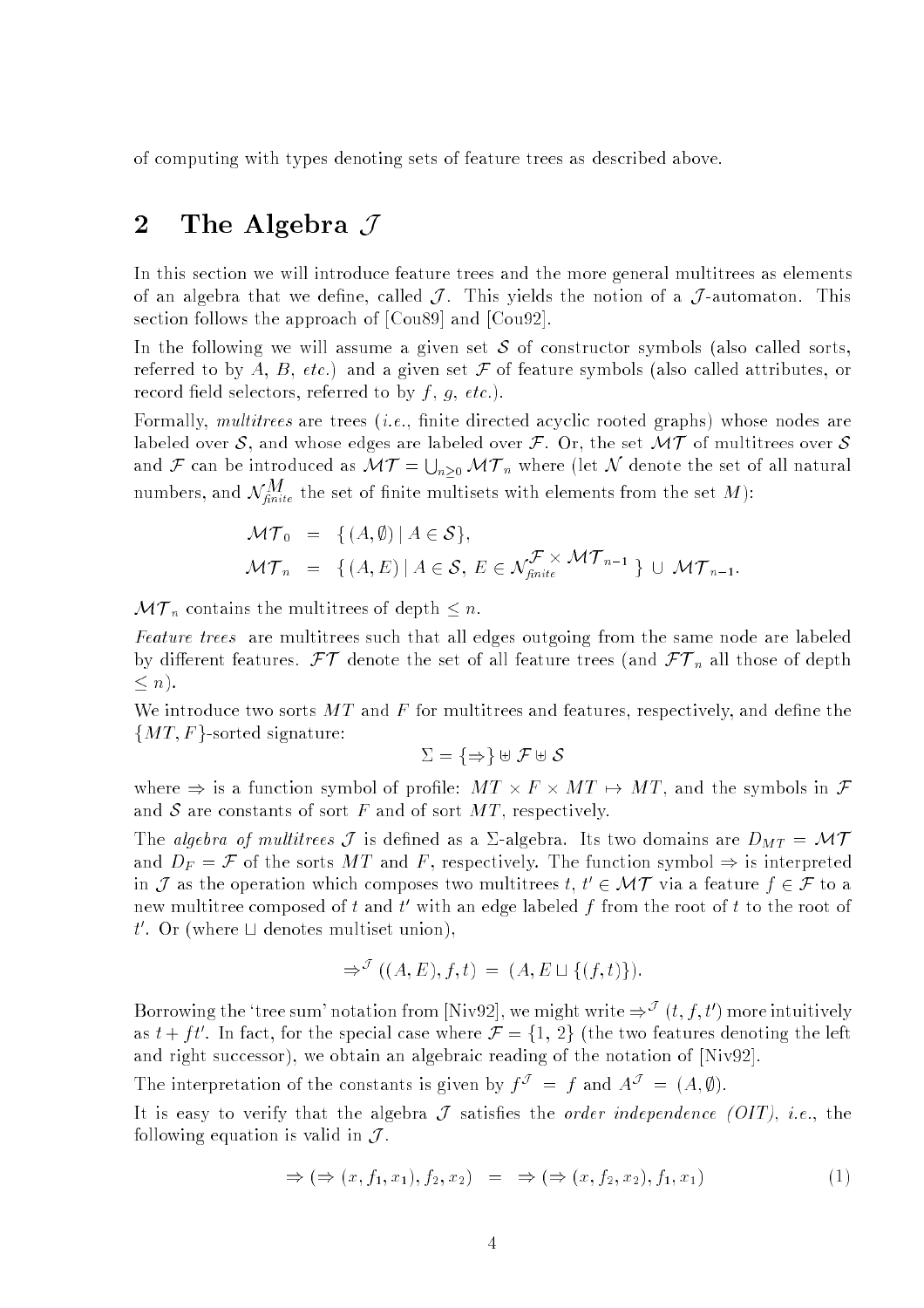In the 'tree sum' notation this expresses the commutativity<sup>4</sup> of  $+$ , in the sense that  $t +$  $f_1t_1 + f_2t_2 = t + f_2t_2 + f_1t_1$ . Of course, always  $t + f_1t_1 + f_2t_2 \neq t + f_1(t_1 + f_2t_2)$ . We use  $\mathcal{T}_{\Sigma}$  to denote the free algebra of terms over the signature  $\Sigma$ .

**Lemma 2.1** The algebra of multitrees  $\mathcal{J}$  is isomorphic to the quotient of the free term algebra over  $\Sigma$  with the least congruence generated by the order-independence equation (1),

$$
\mathcal{J} = \mathcal{T}_{\Sigma}/OIT
$$

 $\sum_{i=1}^n \sum_{j=1}^n \sum_{j=1}^n$  is the initial observations  $\sum_{i=1}^n \sum_{j=1}^n \sum_{j=1}^n$  is the initial observations of equations in the initial observations of the initial observations of the initial observations of the i category of all  $\Sigma$ -algebras satisfying the equations  $\mathcal{E}$ .

A J-automaton is a tupel  $(A, h, Q_{final})$  consisting of a  $\Sigma$ -algebra  $A$ , a homomorphism  $n: J \mapsto A$  and the subset  $Q_{\text{final}} \subseteq D_{MT}^{\times}$  of values of sort  $MT$  (which states ) where the number of values of sort  $MT$  and of sort F ("states") is finite. A  $\mathcal J$ -automaton corresponds to the "more concrete" notion of a (finite deterministic bottom-up) tree automaton over the terms of  $T_{\Sigma}$  such that all terms which are equal modulo OIT are evaluated to the same state. This means that any representation of a multitree t as a term in  $T_{\Sigma}$  can be chosen in order to calculate the value of t.

#### $\bf{3}$ 3 Feature Automata

Given any many-sorted signature  $\Sigma$  with a finite number of non-constant function symbols  $c \in \mathbb{Z}_s^*$ , we define a  $\mathbb{Z}$ -algebra A to be *finitary* if, for each sort s and each value  $q \in D_s^*$  of sort s, the set:

$$
\{c \in \Sigma_s^0 \mid c^{\mathcal{A}} = q \ \}
$$

of constant symbols in  $\Sigma$  of sort s which are valued to q is finite or co-finite.

We now return to the particular  $\{MT, F\}$ -sorted signature  $\Sigma$  introduced above; clearly, the definitions below can be made in general framework as well.

A feature automaton A is defined as a finitary J-automaton. The set of multitrees recognized by  $A$  is the set:

$$
L_{\mathcal{MT}}(\mathcal{A}) = \{ t \in \mathcal{MT} \mid h(t) \in Q_{\text{final}} \},
$$

and the set of feature trees recognized by A is the set:  $L_{\mathcal{FT}}(\mathcal{A}) = L_{\mathcal{MT}}(\mathcal{A}) \cap \mathcal{FT}$ . The families  $Rec_{\mathcal{MT}}(\mathcal{J})$  and  $Rec_{\mathcal{FT}}(\mathcal{J})$  of recognizable sets of multitrees and feature trees are defined accordingly.

**Remark.** If (and only if) the set of features is infinite, the set of all feature trees is not a recognizable language of multitrees (with respect to  $\mathcal{J}$ ).

**Example.** We will construct a feature automaton  $A$  that recognizes the set of natural numbers. These are coded into the feature trees of the form  $(0,\{(succ,(succ,(..., \{(0,\emptyset)\}))\})$ , with n edges labeled succ for the natural number  $\cdots$  the congruence classes, i.e., the elements in the quotient term algebra  $\gamma_{\rm 27011}$  are the

In a sense which can be made formal  $(c_i)$ , Section 8), also the associativity holds for  $+$ ; this justifies dropping the parenthesis.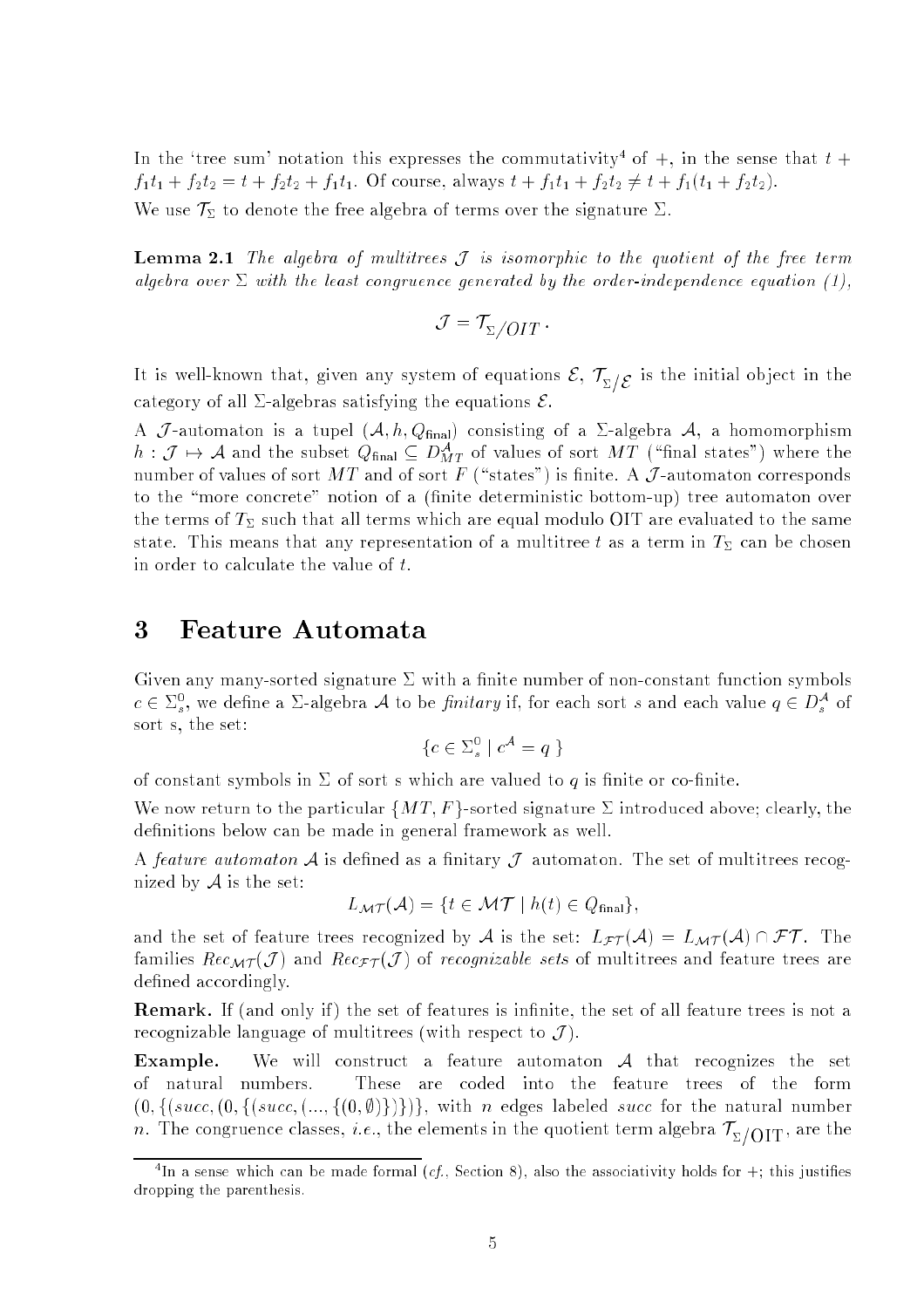singletons  $\{\Rightarrow (0, succ,\Rightarrow(0, succ,\Rightarrow(...,0)))\}$ . The feature automaton A has the states  $Q = \{q_{nat}, q_{other}\}\$ and  $P = \{p_{succ}, p_{other}\}\$ of sort MT and F, respectively. The evaluation is given by:

$$
0^{A} = q_{nat},
$$
  
\n
$$
A^{A} = q_{other} \text{ if } A \neq 0,
$$
  
\n
$$
succ^{A} = p_{succ},
$$
  
\n
$$
f^{A} = p_{other} \text{ if } f \neq succ,
$$
  
\n
$$
\Rightarrow^{A} (q_{nat}, p_{succ}, q_{nat}) = q_{nat},
$$
  
\n
$$
\Rightarrow^{A} (q_1, p, q_2) = q_{other} \text{ otherwise.}
$$

As final state set we choose  $Q_{final} = \{q_{nat}\}\.$  It is clear that A respects the order independence theory and the finitary-condition. Of course, it will be more practical to define this set by regular expressions or equational systems.

The following theorem and corollary states that the standard properties of recognizable languages are valid for the sets in  $Rec_{\mathcal{FT}}$  as well.

### Theorem 3.1

- 1. Feature automata have a finite representation.
- 2. The family of recognizable languages of feature trees  $Rec_{\mathcal{FT}}$  is closed under the Boolean operations. The corresponding feature automata can be given effectively.
- 3. The emptiness problem  $(L_{\mathcal{FT}}(\mathcal{A}) = \emptyset)$  is decidable for each feature automaton  $\mathcal{A}$ .

Proof. The known constructions for Boolean operations on automata are still valid for  $\mathcal{J}$ -automata. To see that the finitary-condition is preserved, simply note that the system of finite and co-finite sets is Boolean closed and, for two states  $q_1$  and  $q_2$  of the feature automata  $A_1$  and  $A_2$ , respectively,

$$
\{c \in \Sigma_s^0 \mid c^{(\mathcal{A}_1, \mathcal{A}_2)} = (q_1, q_2) \} = \{c \in \Sigma_s^0 \mid c^{\mathcal{A}_1} = q_1 \} \cap \{c \in \Sigma_s^0 \mid c^{\mathcal{A}_2} = q_2 \}.
$$

 $\sum_{i=1}^{n}$   $\sum_{i=1}^{n}$   $\sum_{i=1}^{n}$   $\sum_{i=1}^{n}$   $\sum_{i=1}^{n}$   $\sum_{i=1}^{n}$   $\sum_{i=1}^{n}$   $\sum_{i=1}^{n}$   $\sum_{i=1}^{n}$   $\sum_{i=1}^{n}$   $\sum_{i=1}^{n}$   $\sum_{i=1}^{n}$   $\sum_{i=1}^{n}$   $\sum_{i=1}^{n}$   $\sum_{i=1}^{n}$   $\sum_{i=1}^{n}$   $\sum_{i=1}^{n}$  in  $\mathcal{T}_{\Sigma}$ , and:

$$
L_{\mathcal{F}\mathcal{T}}(\mathcal{A}) = \emptyset \quad \text{iff} \quad L_{T_{\Sigma}}(\mathcal{A}_T) = \emptyset,
$$

it suffices to decide the emptiness problem for the tree automaton  $A_T$ . As usually, this can be done by checking all terms of depth smaller than the number of states of  $A_T$ . Let C be some finite set of constants c such that  $c^A = q$  for each state q which is a value of some constant. Iff  $L$  is not empty, it contains a term of bounded depth that is constructed with constants of  $C$  and non-constant function symbols. But there are only finitely many terms of this kind.

A finitary automaton can be finitely represented. From such a representation one can calculate some set C as described above. This yields an algorithm for testing  $L_{\mathcal{MT}}(\mathcal{A}) = \emptyset$ . In the case of  $L_{\mathcal{FI}}(\mathcal{A})$  the algorithm checks only terms representing feature trees.  $\Box$ 

We conclude the section by defining non-deterministic feature automata which are needed in Sections 5 and 6.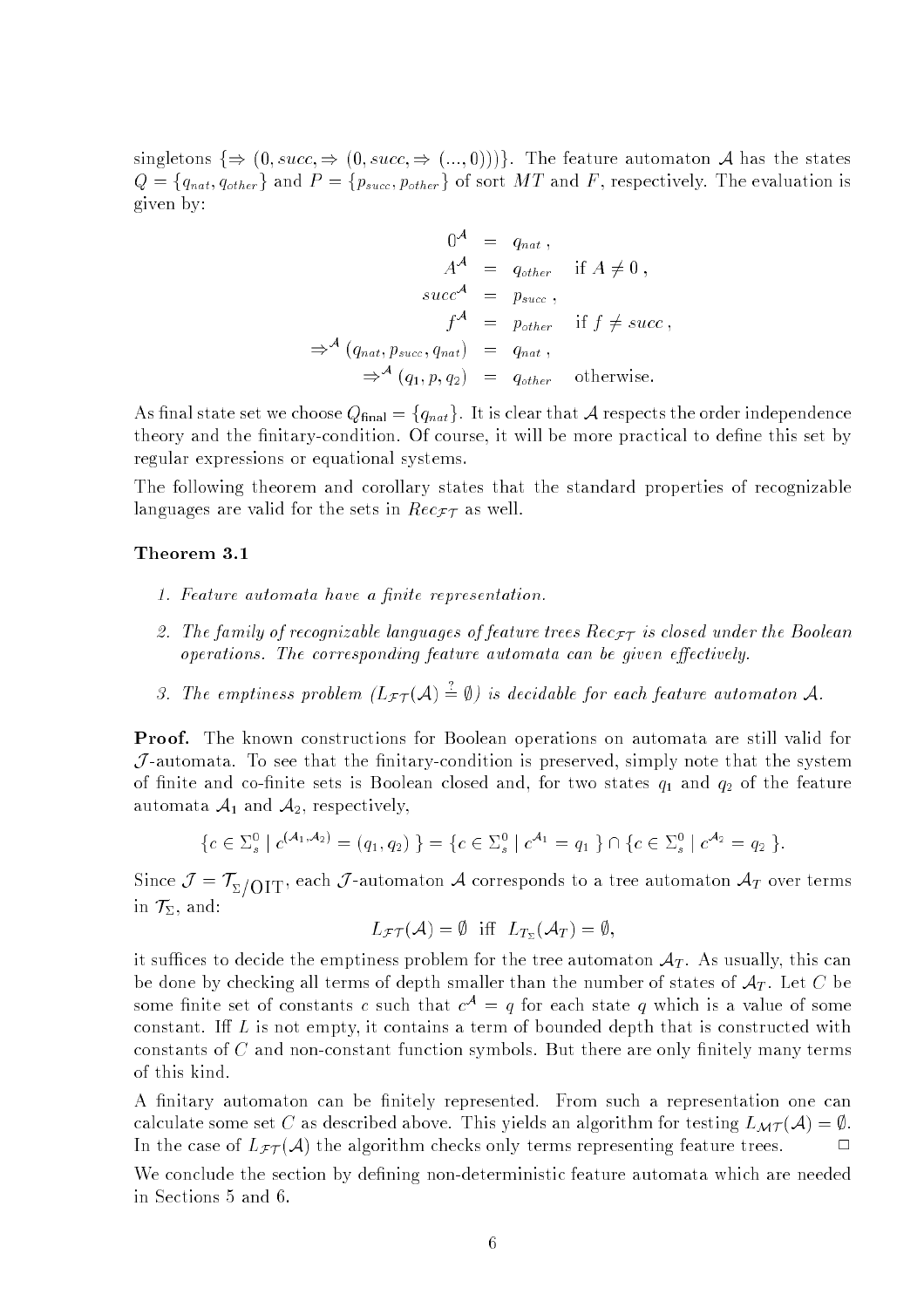**Definition 3.2** A non-deterministic feature automaton  $A = (Q, P, h, Q_{final})$  is a tupel such that:

Q is the set of states of sort MT, P the states of sort F and  $Q_{final} \subseteq Q$  is the set of final states. states,

n is composed of the functions  $h: \mathcal{S} \to \mathbb{Z}^\infty$  and  $h: \mathcal{F} \to \mathbb{Z}^\times$  and the transition function  $\Rightarrow$  :  $Q \times T \times Q \rightarrow Z^*$  ,

A satisfies the OIT-theory, i.e., for all states  $q, p_1, q_1, p_2, q_2$ ,

$$
\Rightarrow^{\mathcal{A}} (\Rightarrow^{\mathcal{A}} (q, p_1, q_1), p_2, q_2) = \Rightarrow^{\mathcal{A}} (\Rightarrow^{\mathcal{A}} (q, p_2, q_2), p_1, q_1),
$$

A satisfies the finitary-condition, i.e., for all states  $p$  and  $q$ ,  $the$ sets  $\{f \mid f \in \mathcal{F} \mid p \in I^{\infty}\}$  and  $\{A \in \mathcal{S} \mid q \in A^{\infty}\}$  are jimite or co-jimite.

The evaluation of the term  $t \in \mathcal{T}_{\Sigma}$  by  $\mathcal{A}, i.e.,$  the set  $h(t) \subseteq Q$  is defined inductively by:

$$
h(\Rightarrow (t_1, f, t_2)) = \Rightarrow^{\mathcal{A}} (h(t_1), h(f), h(t_2)).
$$

If  $t_1$  and  $t_2$  are congruent modulo OIT, we have  $h(t_1) = h(t_2)$ . Thus,  $h([t]) = h(t)$  is well defined for all congruence classes [t]. The language of multitrees recognized by  $\mathcal A$  is:

$$
L_{\mathcal{MT}}(\mathcal{A}) = \{ [t] | h([t]) \cap Q_{\text{final}} \neq \emptyset \},
$$

and the language of feature trees recognized by A is  $L_{\mathcal{FT}}(\mathcal{A}) = L_{\mathcal{MT}}(\mathcal{A}) \cap \mathcal{FT}$ . Each feature automaton is also a non-deterministic feature automaton.

**Lemma 3.3** Given a non-deterministic feature automaton  $A$ , an equivalent (deterministic)  $f$ eature automaton  $\mathcal{A}^+$  can be constructed effectively.

Proof We apply the usual subset construction on a given non-deterministic feature automaton A of the form above, yielding the equivalent automaton  $\mathcal{A}^*$  as follows:  $Q^* \equiv 2^\infty$ ,  $P^* \equiv$  $2^r$ ,  $A^{A^r} = A^A$ ,  $f^{A^r} := f^A$ , and:

$$
\Rightarrow^{\mathcal{A}^d} (q_1^d, p^d, q_2^d) = \bigcup \{ \Rightarrow^{\mathcal{A}} (q_1, p, q_2) \mid (q_1, p, q_2) \in q_1^d \times p^d \times q_2^d \}.
$$

We define the final states of  $A^{\circ}$  by:  $\mathcal{Q}_{final}^{\circ} = \{q^{\circ} | q^{\circ} \cap \mathcal{Q}_{final} \neq \emptyset \}$ .

Clearly, the algebra  $\mathcal{A}^*$  satisfies the  $OII$ -theory. The equality: The finitary-condition is preserved, since:

$$
\{A \mid A^{\mathcal{A}^d} = q^d\} = \bigcap_{q \in q^d} \{A \mid q \in A^{\mathcal{A}}\} \cap \bigcap_{q \notin q^d} \{A \mid q \in A^{\mathcal{A}}\}^C
$$

shows that the finitary-condition is preserved, too.  $\Box$ 

#### Counting Constraints  $\overline{4}$

In this section we characterize recognizable languages of feature trees using formulae of a certain from, called counting constraints. The proof of this characterization, which is the main technical result of this paper, will be done in Sections 8 and 9.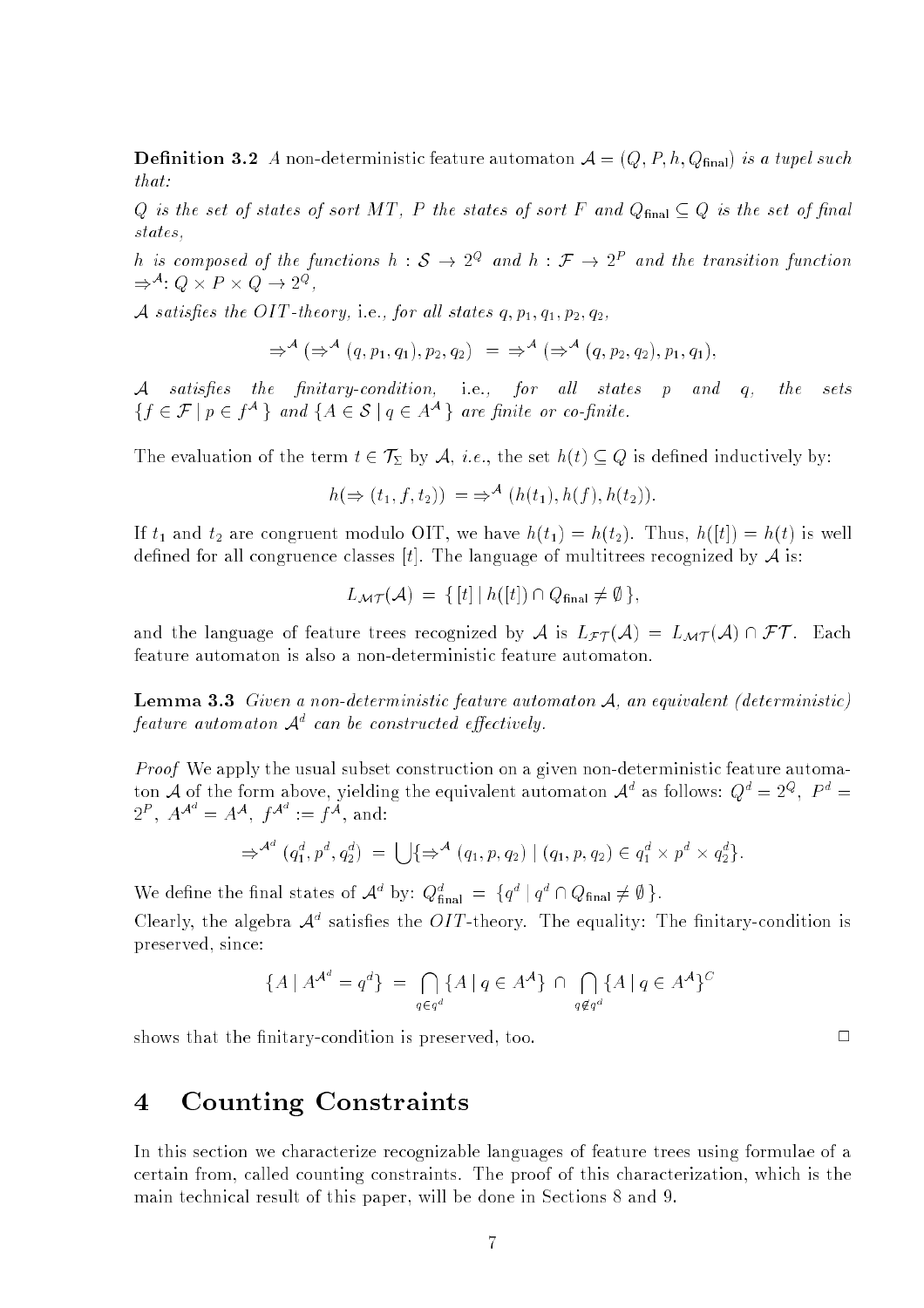The syntax of *counting constraints* C (written  $C(x)$  to indicate that x is the only free variable) is defined in the BNF style as follows.

$$
C(x) ::= \operatorname{card} \{ \varphi \in F \mid \exists y. (x \varphi y \land Ty) \} \in N
$$
  
\n
$$
\begin{array}{c} \mid & Sx \\ C(x) \land C(x) \\ \mid & C(x) \lor C(x) \end{array}
$$
 (2)

Here, N is a set of natural numbers which is recognizable in the monoid  $(\mathcal{N}, +, 0)$ ; S, and T, a finite or co-finite subset of  $S$ ; F a finite or co-finite sets of features.

The counting constraint  $C(x) \equiv card\{\varphi \in \mathcal{F} | \exists y. (x \varphi y \wedge Ty)\}\in N$  holds for the multitree x if the number of all edges in x, which go from the root to a node labeled by a symbol in T and which are labeled by a feature in F, lies in the set N. Thus, the cardinality operater card applies on a multiset of features, i.e., counts double occurrences.

The counting constraint  $C(x) \equiv Sx$  holds for the multitree x if the root of x is labeled by some symbol in S.

Some important feature constraints can be expressed by our new constraints. For example, in the syntax of [Smo92], for  $F \subseteq \mathcal{F}$  finite, for  $f \in \mathcal{F}$ , and for  $A \in \mathcal{S}$ :  $xF$  ("for exactly the features f in F there exists one edge labeled f from the root"),  $xf \downarrow$  ("there exists no edge labeled f from the root"), and  $Ax$  ("the root is labeled by  $A$ ").

$$
xF \equiv \bigwedge_{f \in F} card\{\varphi \in \{f\} \mid \exists y. x \varphi y\} \in \{1\}
$$

$$
\wedge card\{\varphi \in F^c \mid \exists y. x \varphi y\} \in \{0\},
$$

$$
xf \downarrow \equiv card\{\varphi \in \{f\} \mid \exists y. x \varphi y\} \in \{0\},
$$

$$
Ax \equiv \{A\}x.
$$

Moreover our constraints are closed under negation. Indeed,  $\neg$  card  $\{\varphi \in F \mid \exists y.$   $(x \varphi y \land \varphi)$  $I(y)\}\in N$  is equivalent to card  $\{\varphi \in F \mid \exists y.$  ( $x \varphi y \land I(y)\}\in N^{\circ}$ , and  $\neg I x$  is equivalent to  $1-x$  .

Each constraint  $C(x)$  defines the set  $L_{MT}(C)$  of multitrees x for which the constraint  $C(x)$ holds. Accordingly, we define:  $L_{FT}(C) = L_{MT}(C) \cap \mathcal{FT}$ ,  $L_{MT_1}(C) = L_{MT}(C) \cap \mathcal{MT}_1$ , and  $L_{FT_1}(C) = L_{FT}(C) \cap \mathcal{FT}_1$ . The languages of flat multitrees of the form  $L_{MT_1}(C)$ , or of flat feature trees  $L_{FT_1}(C)$ , are called *counting-definable*.

The following theorem holds for multitrees instead of feature trees, as well.

Theorem 4.1 A language of flat feature trees is counting-definable iff it is recognizable (in  $J$ , by a feature automaton).

Proof Sketch. A 
at multitree can be represented as a nite multiset over (F [frootg)-S. The operation  $\Rightarrow$  corresponds to the union of such multisets. In Section 8 we study the algebra M of finite multisets of pairs. It is three-sorted, the sorts denoting  $\mathcal{F} \cup \{root\}$ , S and  $\mathcal{MT}$ , respectively. We show that  $\mathcal{J}$ - and  $\mathcal{M}$ -recognizability coincide.

In Section 9, we consider counting constraints  $D(x)$  for multisets x of M. They are of the form:

$$
D(x) \equiv \operatorname{card}\{(f, A) \in x \mid f \in F, A \in T\} \in N ,
$$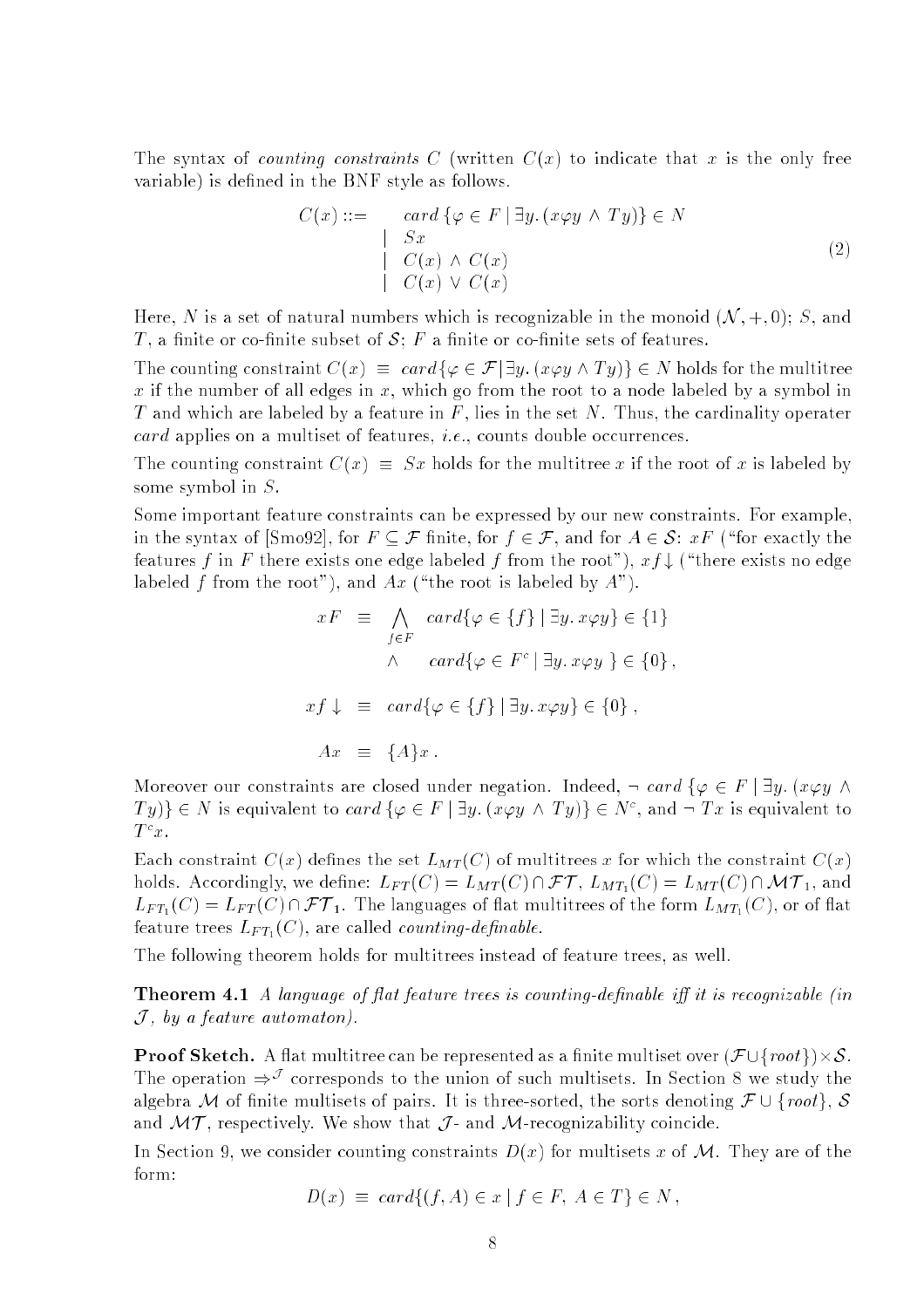or conjunctions or disjunctions of these. Again F and T are finite or co-finite subsets of  $\mathcal F$ and  $S$  and  $N$  is a recognizable set of natural numbers.

We show that definability of languages of multisets by these constraints and  $M$ recognizability coincide. The main idea is that the mapping:

$$
x \mapsto card\{(f, A) \in x \mid f \in F, A \in T\}
$$

 $\Box$ 

is essentially a homomorphism from  $\mathcal M$  into  $\mathcal N$ .

We finish this section noting a fact  $(cf., [Eil74])$  which expresses exactly that feature automata can count features either threshold or modulo a natural number.

**Fact 4.2** A language of natural numbers is recognizable iff it can be decomposed into a finite union of sets of the form:  $\{p + rs \mid r \in \mathcal{N}\}\$ , with  $p, s \in \mathcal{N}$ .

## 5 Kleene's Theorem

We define regular expressions over feature trees. In generalization of the standard cases, the atomic constituents of these are not just constants (denoting singletons or trees of depth 1), but expressions which denote sets of feature trees of depth  $\leq 1$ .

As usual, we need construction variables labeling the nodes where the substitution and the Kleene star operations can take place. These variables are taken from a set Y which is assumed given (disjoint from  $\mathcal{S}$ ). It is infinite; the definition of each regular language, of course, uses only a finite number of construction variables. We call a syntactic expression C of the form (2) a counting-expression if T ranges over finite or co-finite subsets of  $S \cup Y$ . A regular expression R over  $\mathcal F$  and  $\mathcal S \cup Y$  is of the form given by:

| $R ::=$ | $\sim$ 0.1    | $C$ is a counting-expression     |
|---------|---------------|----------------------------------|
|         | $R_{y}R_{y}$  | concatenation (where $y \in Y$ ) |
|         | $R^{\star y}$ | Kleene star (where $y \in Y$ )   |
|         | $R \cup R$    | union                            |

Complement and intersection are optional operators, which, as we will see, do not properly add expressiveness.

The definition of the language  $L_{\mathcal{FI}}(R)$  of feature trees (or  $L_{\mathcal{MT}}(R)$  of multitrees) denoted by the regular expression  $R$  is by straightforward induction. For concatenation and Kleene star for sets of multitrees: If  $L_1$  and  $L_2$  are sets of feature trees, then  $L_1 \cdot_y L_2$  is obtained by replacing the construction variable y in the leaves of the trees of  $L_1$  by (possibly different) trees of  $L_2$ . The Kleene star operation on a set is an iterated concatenation of a set with itself. Formally, for a set L of feature trees,  $L_y^1 = L$ ,  $L_y^n := L_y^{n-1} \cdot_y L$ , and  $L^{*_y} = \bigcup_{n>1} L_y^n$ . The languages of feature trees (or multitrees) denoted by regular expressions are called regular languages.

**Theorem 5.1 (Kleene)** A language of feature trees (or multitrees) is regular iff it is recognizable.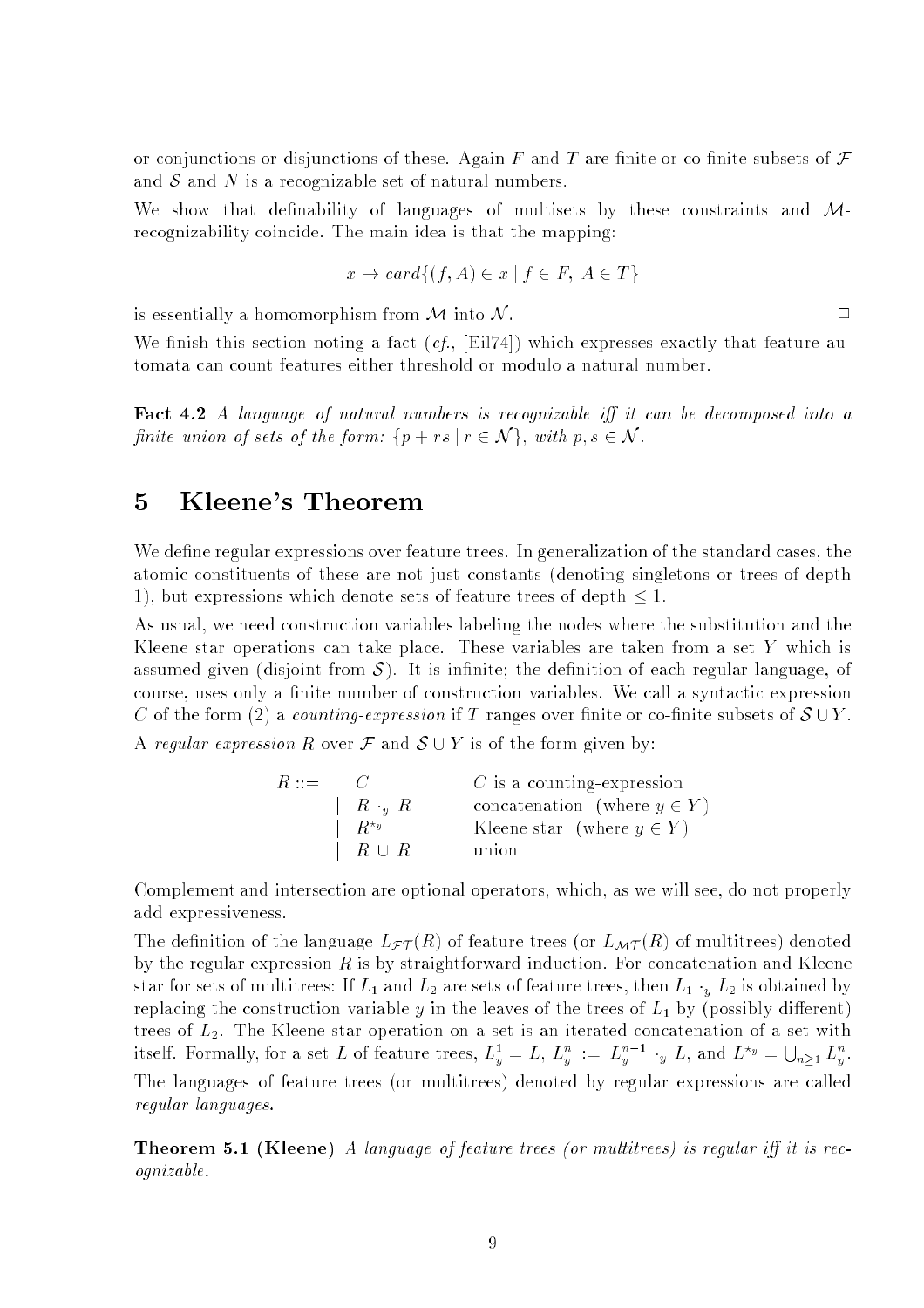**Proof.** It is sufficient to prove the theorem for multitrees. We show by induction over the structure of the regular expressions that the language of each regular expression over  $S \cup Y$  and F is recognizable. The base case  $R = C$  is handled by Theorem 4.1. Union is captured by the Boolean closure properties in Theorem 3.1. Substitution and star are established using the equivalence of deterministic and non deterministic feature automata. For the other direction, we use the standard McNaughton/Papert induction technique, the base case being handled again by Theorem 4.1.  $\Box$ 

## 6 Equational Systems

The next possibility to define recognizable sets of feature trees (or multitrees) in a convenient way uses equational systems. These systems again generalize the constituents from singletons of trees of the form a or  $f(y_1,\ldots,y_n)$ , for  $a \in \Sigma_0$  and  $f \in \Sigma_n$  in the case of a ranked signature for first-order trees, to counting-expressions denoting (unions of) sets of flat feature trees.

The extra symbols  $y \in Y$  in these counting expressions now correspond to set variables of the equations.

We write  $C(y_1, \ldots, y_n)$  instead of C if the set variables of C are contained in the set  ${y_1, \ldots, y_n}$ . These variables are not to be confused with the logical variable x used in  $C = C(x)$  as a logical formula.

An equational system is a finite set  $\mathcal E$  of equations of the form (where  $C_i$  is a countingexpression, for  $i = 1, \ldots, n$ :

$$
y_i = C_i(y_1,\ldots,y_n).
$$

Given an assignment, *i.e.*, a mapping  $\alpha : Y \mapsto 2^{\mathcal{FT}}$ , the equations in  $\mathcal E$  are interpreted such that  $C_i(y_1,\ldots,y_n)$  denotes the set:

$$
L_{\mathcal{FT}}(C_i) \cdot_{y_1} \alpha(y_1) \cdot_{y_2} \ldots \cdot_{y_n} \alpha(y_n).
$$

A solution of  $\mathcal E$  is an assignment  $\alpha$  satisfying  $\mathcal E$ . Each equational system has a least solution. The existence follows with the usual fixed point argument. Namely, an equational system is considered as an operator over the lattice of assignments  $\alpha$  and the least solution is obtained in  $\omega$  iteration steps of this operator, starting with the assignment  $\alpha(y_i) = \emptyset$  for  $i=1,\ldots,n$ .

A language of feature trees is called *equational* if it is the union of some of the sets  $\alpha(y_i)$ for the least solution  $\alpha$  of  $\mathcal E$ . The notion is defined accordingly for multitrees.

## **Theorem 6.1** A language of feature trees (or multitrees) is equational iff it is recognizable.

**Proof** Since  $J$ -recognizability corresponds to the characterization by congruence relations, and Theorem 4.1 covers the case of feature trees of depth  $\leq$  1, the proof can be done following the standard one for first-order trees  $(cf, [GS84])$ .  $\Box$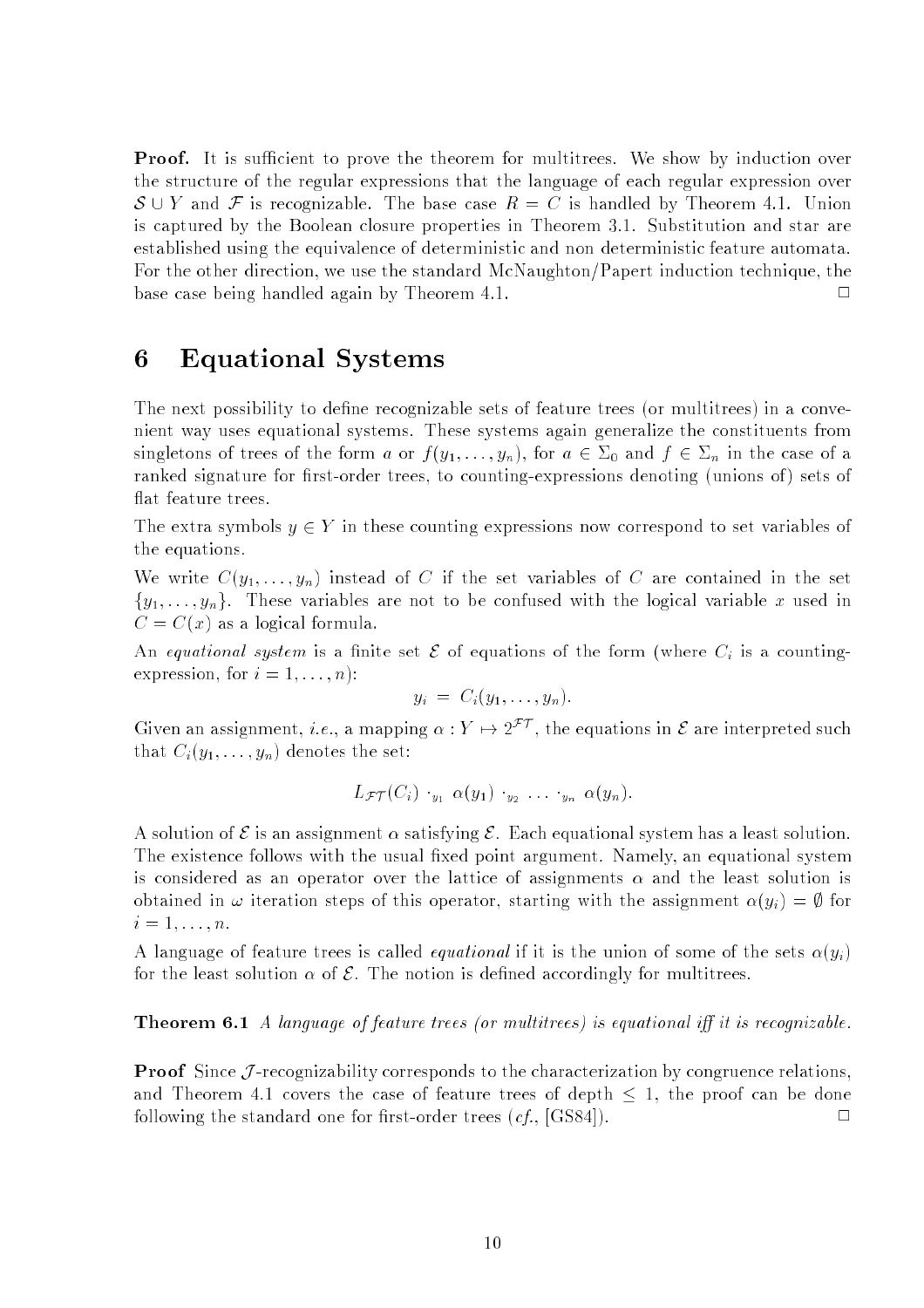The results of this paper together present a complete regular theory of feature trees. They offer a solution to the concrete practical problem of computing with types denoting sets of feature trees as described in the introduction.

Now, it is interesting to investigate where, in the wide range of applications of first-order trees, feature trees can be useful in replacing or extending those. Since tree automata play a major role, either directly or just by underlying some other formalism, the regular theory of feature trees developed here is a prerequisite for this investigation.

A more speculative application might be conceived as part of the compiler optimizer of the programming language LIFE [AKP91b]. Namely, unary predicates over feature trees defined by Horn clauses without multiple occurrences of variables define recognizable sets of feature trees. Now, satisability of the conjunction of two such predicates corresponds to non-emptyness of the intersection of the defined sets. When used in deep guards, entailment of a predicate by others of this kind corresponds to the subset relation on the dened sets of feature trees.

We are curious to extend the developed theory in the following ways. First, we would like to find a logical characterization of the class of recognizable feature trees, extending the results of Doner, Thatcher/Wright and Courcelle [Don70, TW67, Cou90]. It will be interesting to combine second-order logic and the counting constraints introduced here, in order to account for the flexibility in the depth as well as in the out-degree of the nodes of feature trees.

Also, in order to account for circular data structures, like,  $e.g.,$  circular lists, it is necessary to consider infinite (rational) feature trees. Thus, it would be useful to construct a regular theory of these.

Finally, in [CD91] it is shown that the first-order theory of a tree automaton is decidable (in the case of a finite signature). More precisely, it is possible to solve first-order formulas built up from equalities between first-order terms and membership constraints of the form  $x \in q$ , where q denotes a set defined by a tree automaton. Since we have established the corresponding automaton notion, we may hope to obtain the corresponding result for feature trees. For the special case of the set of all feature trees, this is the decidability of first-order feature logic. A proof for infinite feature trees can be found in [BS92]. Can the techniques of that proof be combined with the ones of [CD91]?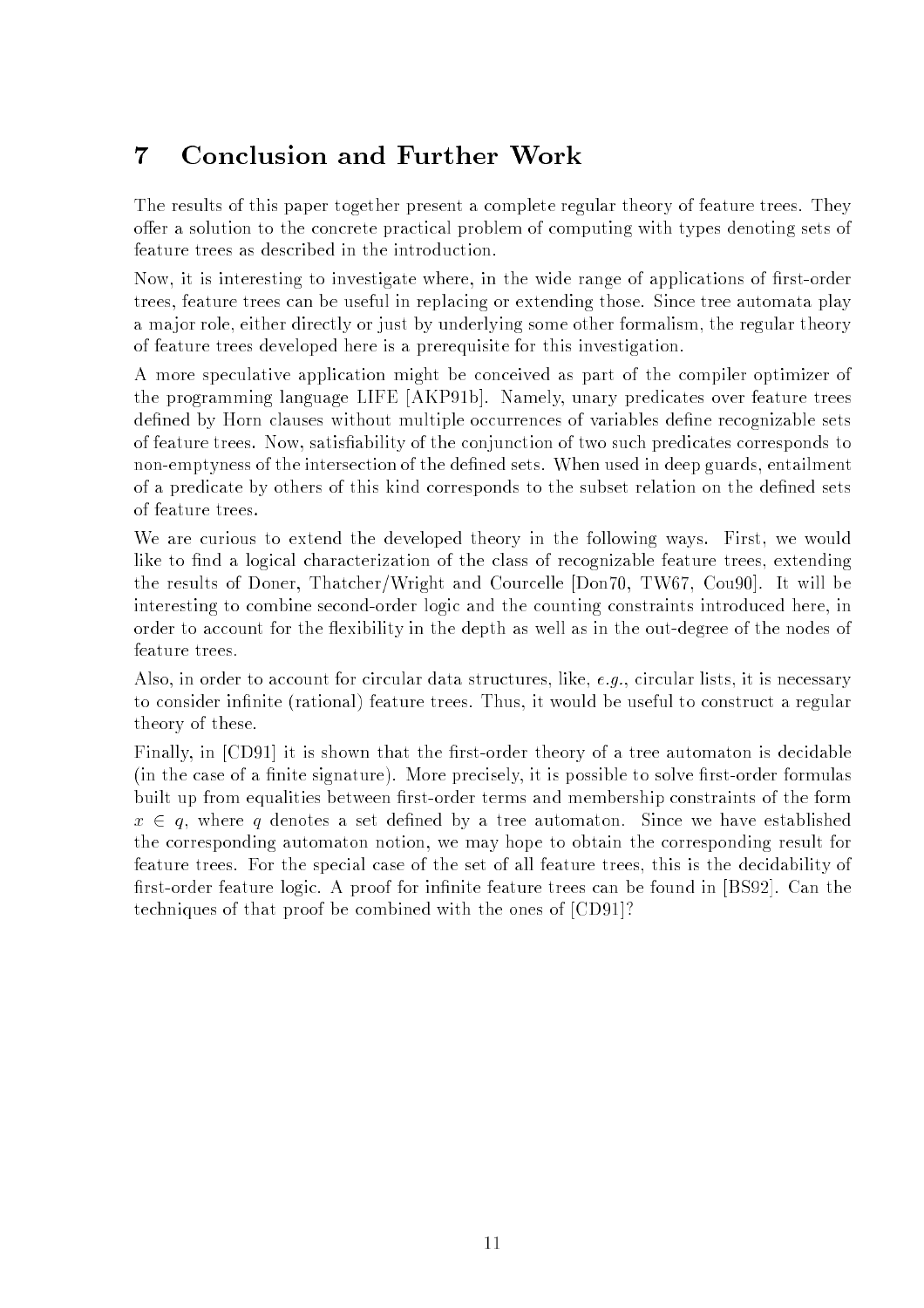- [AK86] Hassan Att-Kaci. An algebraic semantics approach to the effective resolution of type equations. Theoretical Computer Science, 45:293-351, 1986.
- [AKP91a] Hassan Aït-Kaci and Andreas Podelski. Functional constraints in LIFE. PRL Research Report 13, Digital Equipment Corporation, Paris Research Laboratory, Rueil-Malmaison, France, 1991.
- [AKP91b] Hassan Aït-Kaci and Andreas Podelski. Towards a meaning of LIFE. In J. Maluszynski and M. Wirsing, editors, Proceedings of the 3rd International Symposium on Programming Language Implementation and Logic Programming, Springer LNCS vol. 528, pages 255-274. Springer-Verlag, 1991.
- [AKPS92] Hassan Aït-Kaci, Andreas Podelski, and Gert Smolka. A feature-based constraint system for logic programming with entailment. In Proceedings of the 5th International Conference on Fifth Generation Computer Systems, pages 1012– 1022, Tokyo, Japan, June 1992. ICOT.
- [BS92] Rolf Backofen and Gert Smolka. A complete and recursive feature theory. Research Report RR-92-30, German Research Center for Artificial Intelligence (DFKI), Stuhlsatzenhausweg 3, 6600 Saarbrucken 11, Germany, September 1992.
- [Car92] Bob Carpenter. The Logic of Typed Feature Structures, volume 32 of Cambridge Tracts in Theoretical Computer Science. Cambridge University Press, Cambridge, UK, 1992.
- [CD91] Hubert Comon and Catherine Delors. Equational formula with membership constraints,. Rapport de recherche 648, LRI, Universit de Paris Sud, March 1991. To appear in Information and Computation.
- [Cou89] Bruno Courcelle. On recognizable sets and tree automata. In Hassan Ait-Kaci and Maurice Nivat, editors, Resolution of Equations in Algebraic Structures, Algebraic Techniques, volume 1, chapter 3, pages 93–126. Academic Press, 1989.
- [Cou90] Bruno Courcelle. The monadic second-order logic of graphs I: Recognizable sets of finite graphs. *Information and Computation* 85, pages 12-75, 1990.
- [Cou92] Bruno Courcelle. Recognizable sets of unrooted trees. In Maurice Nivat and Andreas Podelski, editors, Tree Automata, Advances and Open Problems. Elsevier Science, 1992.
- [Don70] John E. Doner. Tree Acceptors and some of their applications. Journal of Comp. System Sci. 4, pages 406-451, 1970.
- [Eil74] Samuel Eilenberg. Automata, Language and Machine, volume A of Applied and Pure Mathematics. Academic Press, 1974.
- [GS84] F. Gécseg and M. Steinby. Tree Automata. Akadémiai Kiadó, Budapest, 1984.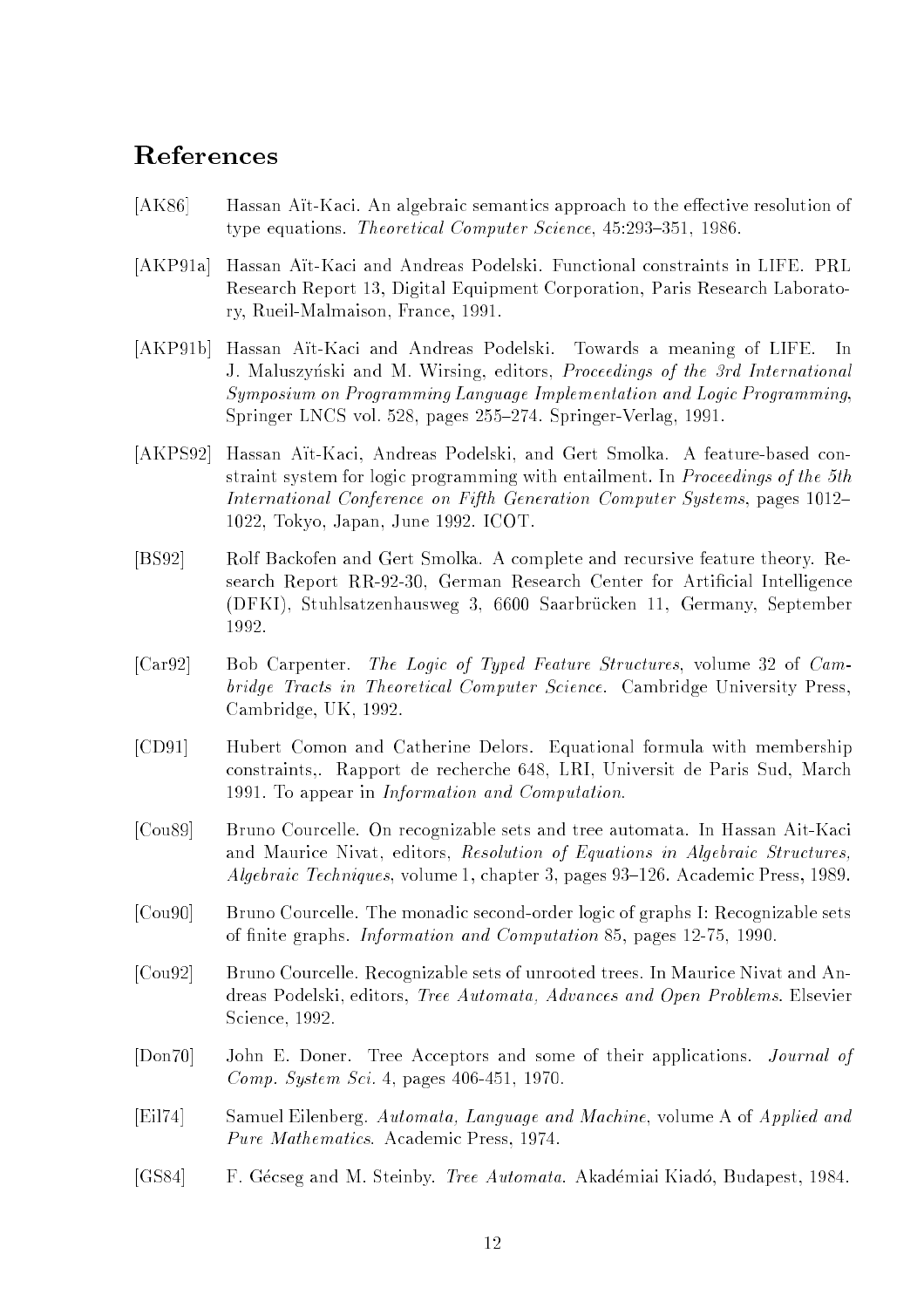- [Mah88] Michael J. Maher. Complete axiomatizations of the algebras of finite, rational and infinite trees. In  $LICS$ , pages 348-457, July 1988.
- [Niv92] Maurice Nivat. Elements of a theory of tree codes. In Maurice Nivat and Andreas Podelski, editors, Tree Automata, Advances and Open Problems. Elsevier Science, 1992.
- [Rou88] William C. Rounds. Set values for unication-based grammar formalisms and logic programming. Report CSLI-88-129, 1988.
- [Smo92] Gert Smolka. Feature constraint logics for unification grammars. *Journal of* Logic Programming,  $12:51-87$ ,  $1992$ .
- [ST92] Gert Smolka and Ralf Treinen. Records for logic programming. In Proceedings of the 1992 Joint International Conference and Symposium on Logic Programming, Washington, DC, November 1992. The MIT Press, to appear.
- [TW67] J. W. Thatcher and J. B. Wright. Generalized nite automata theory with an application to a decision problem of second-order logic. Mathematical Systems *Theory*,  $2(1):57{-}81$ , August 1967. Published by Springer-Verlag NY Inc.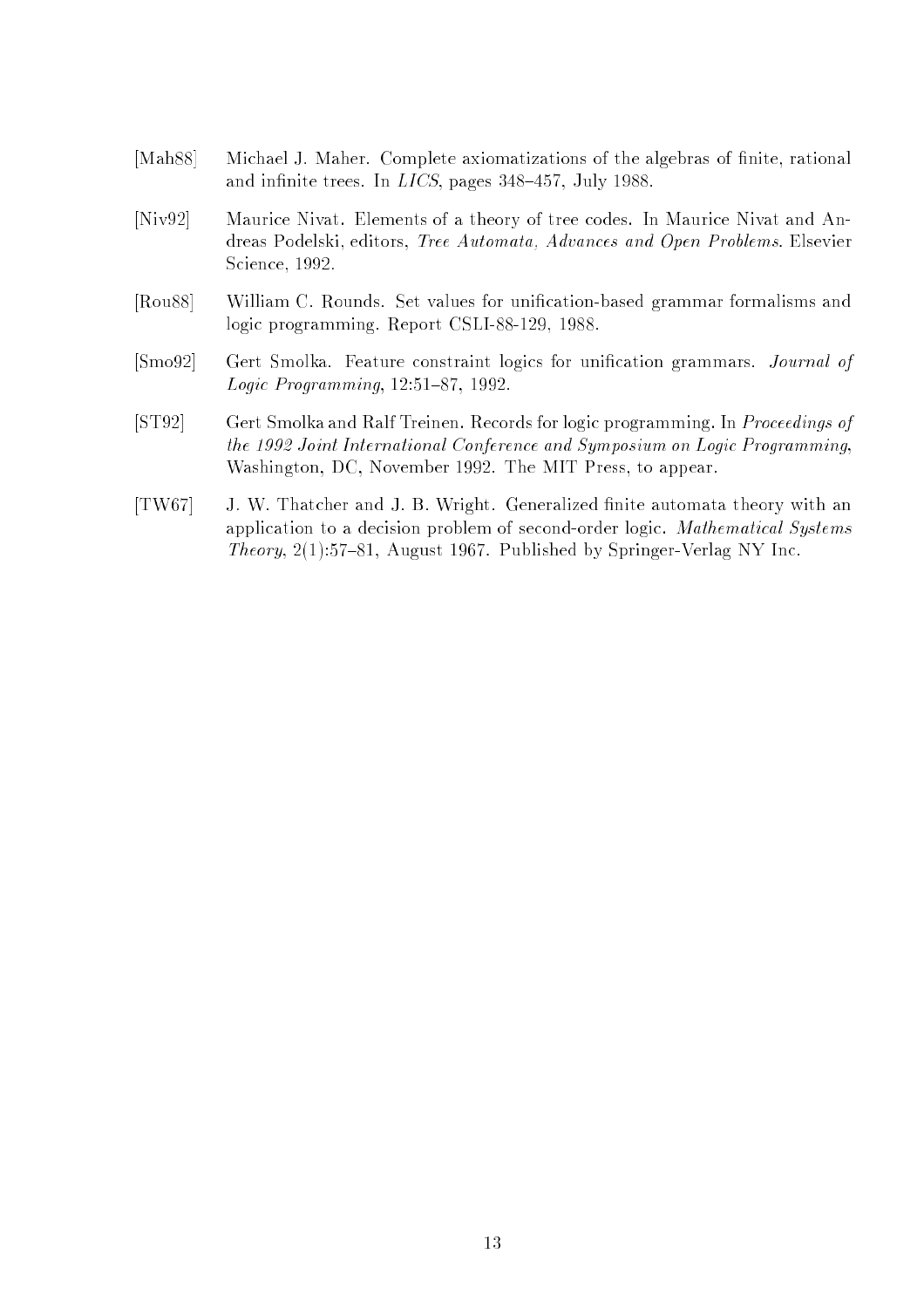# Appendix (Proof of Theorem 4.1)

#### 8 The Algebra of Multisets

We will reduce  $\mathcal J$ -recognizability for languages of flat multitrees to a notion of recognizability of finite multisets of pairs. The idea is to identify a flat multitree with a finite multiset of pairs,

$$
(A, E) \equiv \{ (root, A) \} \sqcup E
$$

where root is considered like an extra feature. Roughly, the operation of adding edges corresponds to the union operation on multisets.

In all generality, we introduce the algebra  $\mathcal{M} = \mathcal{M}(\mathcal{U}_1, \ldots, \mathcal{U}_n)$  of finite multisets over *n*tuples with components in given sets  $\mathcal{U}_1, \ldots, \mathcal{U}_n$ , for some  $n \geq 1$ . (Later, we will instantiate  $\mathcal{U}_1 = \mathcal{F} \cup \{root\}$  and  $\mathcal{U}_2 = \mathcal{S}.$  M is  $n + 1$ -sorted, over the the sorts  $s_1, \ldots, s_n$  and FMS which denote, respectively, the domains  $D_{s_1} = U_1, \ldots, D_{s_n} = U_n$ , and  $D_{FMS} =$  $\mathcal{N}_{finite}$  (where  $\mathcal{N}_{finite}^{i*}$  denotes the set of finite multisets over M).

The operations of M are the (associative and commutative) union  $\sqcup^{\mathcal{M}}$  of multisets and the creation of a singleton multiset from  $n$  elements, one for each component, *i.e.*,  $(u_1, \ldots, u_n)$ <sup> $\cdots$ </sup> = { $(u_1, \ldots, u_n)$ }. Thus, they are mappings  $\sqcup$   $\cdots$  :  $D_{FMS} \times D_{FMS} \mapsto D_{FMS}$ , and ( )  $\cdots$   $\mathcal{U}_1 \times \cdots \times \mathcal{U}_n \mapsto D_{FMS}$ .

Formally, M is an algebra over the  $\{s_1, \ldots, s_n, FMS\}$ -sorted signature:

$$
\Sigma_{\mathcal{U}_1,\ldots,\mathcal{U}_n} = \mathcal{U}_1 \uplus \ldots \uplus \mathcal{U}_n \uplus \{\langle \ldots,\ldots,\ldots \rangle \mid \sqcup \}
$$

where the constants of sort  $s_i$  are just the elements of  $\mathcal{U}_i$ , and the two function symbols have the prole: <sup>t</sup> : FMS - FMS 7! FMS, and h i : s1 - : : : - sn 7! FMS.

**Lemma 8.1** The algebra  $M$  is isomorphic to the quotient of the term algebra with the congruence generated by the associativity and commutativity laws for  $\sqcup$ ,

$$
\mathcal{M} \ = \ T_{\Sigma_{\mathcal{U}_1,\dots,\mathcal{U}_n}}/AC \, \cdot
$$

We define a subset of  $D_{FMT}$  of multisets of *n*-tuples to be *recognizable* if it is recognized by a finitary  $M$ -automaton.

It is important to note that the notions of recognizability in  $M = \mathcal{M}(\mathcal{U}_1, \ldots, \mathcal{U}_n)$  and  $\mathcal{M}(\mathcal{U}_1 \times \ldots \times \mathcal{U}_n)$  can be different, namely if  $n \geq 2$  and one of the  $\mathcal{U}_i$  is infinite.

Now, we consider the special case where  $\mathcal{U}_1 = \mathcal{F} \cup \{root\}$  and  $\mathcal{U}_2 = \mathcal{S}, i.e.,$ 

$$
\mathcal{M} = \mathcal{M}(\mathcal{F} \cup \{root\}, \mathcal{S}).
$$

<sup>&</sup>quot;Generally, the imiteness condition for  $\mathcal{M}(U_1 \times \ldots \times U_n)$ -automata is weaker then the one for  $\mathcal{M}$ automata. It may be strictly weaker since cartesian products of nite and co-nite sets need neither be nite nor co-nite. For example, suppose <sup>U</sup> to be an innite set. The cartesian product U - f1g is neither mitted that we immediate subset of  $\mu$   $\sim$   $\mu$ ,  $\sim$   $\mu$ ,  $\sim$   $\mu$ ,  $\sim$   $\mu$ ,  $\mu$ ,  $\mu$ ,  $\mu$ ,  $\mu$ ,  $\mu$ ,  $\mu$ ,  $\mu$ ,  $\mu$ ,  $\mu$ ,  $\mu$ ,  $\mu$ ,  $\mu$ ,  $\mu$ ,  $\mu$ ,  $\mu$ ,  $\mu$ ,  $\mu$ ,  $\mu$ ,  $\mu$ ,  $\mu$ ,  $\mu$ ,  $\mu$ ,  $\mu$ , recognizable in the algebra M(U - f0; 1g), but it is with respect to <sup>M</sup> <sup>=</sup> M(U; f0; 1g).|In fact, it is this nitary-condition which makes the proofs that complicated and non-standard.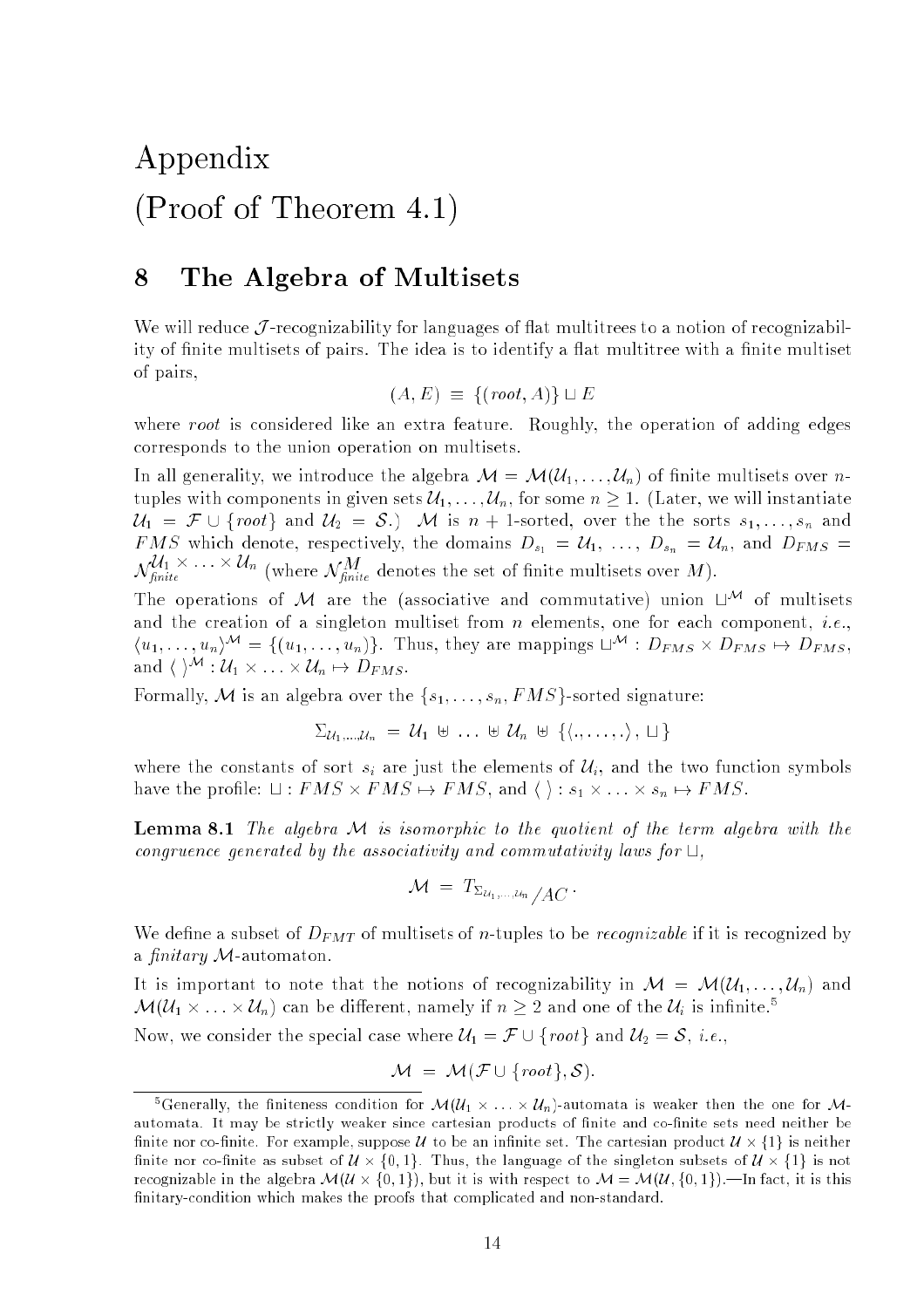Thus, the domains of M are  $D_{s_1}^s = \mathcal{F} \cup \{root\}, D_{s_2}^s = \mathcal{S}$ , and  $D_{FMS}^r = FMS(\mathcal{F} \cup \mathcal{F})$ from the system of  $\sim$  system of  $\sim$ 

We define the injection:

$$
I:\mathcal{MT}_1\rightarrow \mathcal{N}^{\left(\mathcal{F}\cup\ \{root\}\right)}_{\textit{finite}}\times\mathcal{S}
$$

by  $I((A, E)) = \{(root, A)\}\sqcup E$ . Thus (writing the operator  $\sqcup^{\mathcal{M}}$  infix):

$$
I(\Rightarrow^{\mathcal{J}}(t,f,A)) = I(t) \sqcup^{\mathcal{M}} \langle f,A \rangle^{\mathcal{M}}.
$$

**Lemma 8.2 (Reduction Lemma)** A language L of flat multitrees is recognizable in  $J$ iff the language  $I(L)$  of multisets of pairs is recognizable in M.

**Proof** The difficult direction is from left to right. Given a finitary  $\mathcal{J}$ -automaton  $(\mathcal{A}, h, Q_{\text{final}})$ , where  $D_A^T = Q$  and  $D_A^T = P$ , we construct a finitary M-automaton  $({\cal A}^n, h^n, Q_{\rm final})$  such that, for all hat multitrees t:

$$
h^*(I(t)) = h(t). \tag{3}
$$

This is sufficient to show the recognizability of  $I(L)$ , since  $I(L) = h^{-1}(A) \prod I(\mathcal{M}I_1)$ , and In the matrix is a recognizable set in  $\mathcal{M}$  is a recognizable set in M. S. and S. and S. and S. and S. and S. and S. and S. and S. and S. and S. and S. and S. and S. and S. and S. and S. and S. and S. and S. and S. an

We set  $D_{s_2}^{A^*} = Q, D_{s_1}^{A^*} = P \cup \{p_{root}\},$  and (where Func denotes the set of functions generated by the functions  $\Rightarrow^{\circ}$  (,,p,q); i.e., the smallest set containing these and closed under composition):

$$
D_{FMS}^{A^*} = \text{Func} \oplus Q \oplus \{q_-\}.
$$

The evaluation of  $\mathcal{A}^*$  is defined by (we write  $\mathcal{A}^*$  instead of  $h^*(\cdot)$  and use the more intuitive inx notation):

$$
\langle p, q \rangle^{A^*} = \Rightarrow^{\mathcal{A}} (., p, q),
$$
  
\n
$$
\langle p_{root}, q \rangle^{A^*} = q,
$$
  
\n
$$
h_1 \sqcup^{A^*} h_2 = h_1 \circ h_2,
$$
  
\n
$$
q \sqcup^{A^*} h = h(q),
$$
  
\n
$$
h \sqcup^{A^*} q = h(q),
$$
  
\n
$$
q \sqcup^{A^*} \tilde{q} = q_-.
$$

Every function in the interpretations taking  $q$  as argument is again mapped to  $q$ . Precisely:

$$
q_{-} \sqcup^{A^*} h = q_{-},
$$
  
\n
$$
h \sqcup^{A^*} q_{-} = q_{-},
$$
  
\n
$$
q_{-} \sqcup^{A^*} q = q_{-},
$$
  
\n
$$
q \sqcup^{A^*} q_{-} = q_{-},
$$
  
\n
$$
\langle p, q_{-} \rangle^{A^*} = q_{-},
$$
  
\n
$$
\langle p_{root}, q_{-} \rangle^{A^*} = q_{-}.
$$

Clearly,  $A^*$  is an AC-automaton,*i.e.*, the operation  $\Box^{A^*}$  is associative and commutative. The associativity is trivial for functions as arguments. The commutativity for functions follows from the  $OIT$ -theory, and the associativity for functions by:

$$
\begin{array}{rcl}\n\Rightarrow^{\mathcal{A}}(\,\cdot\,,p,q)\sqcup^{\mathcal{A}^*}\Rightarrow^{\mathcal{A}}(\,\cdot\,,p_1,q_1) & = & \Rightarrow^{\mathcal{A}}\left(\Rightarrow^{\mathcal{A}}(\,\cdot\,,p_1,q_1),p,q\right) \\
& = & \Rightarrow^{\mathcal{A}}\left(\Rightarrow^{\mathcal{A}}(\,\cdot\,,p_1,q_1),p,q_1\right) \\
& = & \Rightarrow^{\mathcal{A}}(\,\cdot\,,p_1,q_1)\sqcup^{\mathcal{A}^*}\Rightarrow^{\mathcal{A}}(\,\cdot\,,p,q)\,. \n\end{array}
$$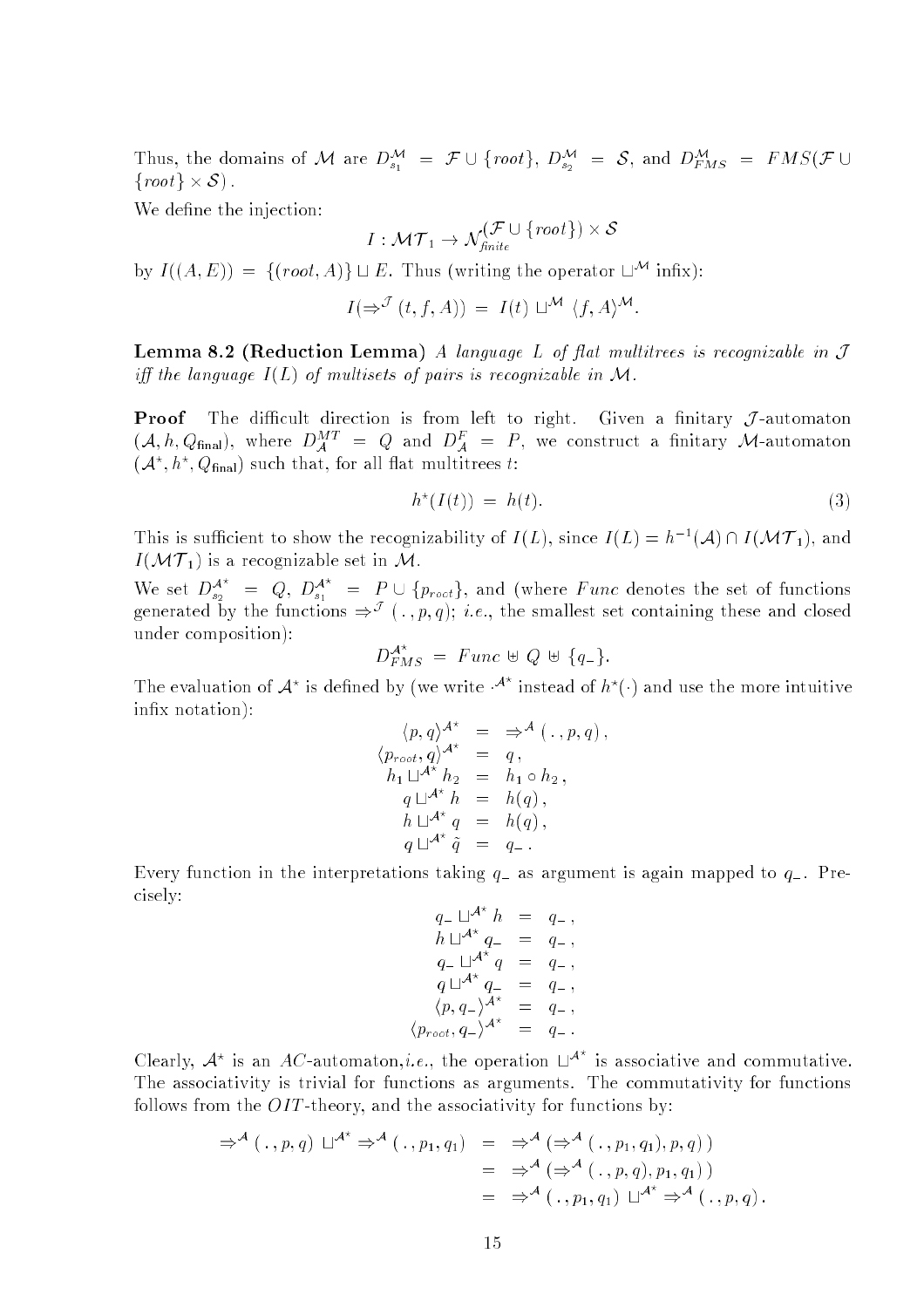The proof for all possible cases is now easily established.

The identity  $(3)$  is now easily verified. Finally, we note that the finitary-condition is preserved from A to A<sup>-</sup>.

For the other direction, given a military *J* - automaton  $A^{\circ}$ , we will construct a military  $J$  automaton A satisfying (3). This is such a recognizable set in  $\mathbf{v}$  . This are constant  $\mathbf{v}$ In fact, we will construct an automaton in another algebra.<sup>6</sup> Next, we will introduce this algebra. We resume this proof after having proven Lemma 8.4.

The algebra  $\mathcal{J}_{local}$  of flat multitrees is obtained from the algebra  $\mathcal{J}$  by restricting the domain of the third argument from  $\mathbf{M}$  to  $\mathbf{M}$  (: :  $\mathbf{M}$  ,  $\mathbf{M}$ ), and the domain of the domain  $\mathbf{M}$ to MT 1, i.e., to to at multitrees instead of arbitrary ones.

That is, the algebra  $\mathcal{J}_{local}$  is three-sorted with sorts  $MT_1$ , F and S. The domains are given by  $D_{MT_1} = \mathcal{MT}_1$ ,  $D_F = \mathcal{F}$ ,  $D_S = \mathcal{S}$ . The operation is given by (where E is a finite multiple over pairs in F  $\sim$  -s  $\sim$  -s  $\sim$  -s  $\sim$  -s  $\sim$  -s  $\sim$  s  $\sim$  s  $\sim$  s  $\sim$  s  $\sim$  s  $\sim$  s  $\sim$  s  $\sim$  s  $\sim$  s  $\sim$  s  $\sim$  s  $\sim$  s  $\sim$  s  $\sim$  s  $\sim$  s  $\sim$  s  $\sim$  s  $\sim$  s  $\sim$  s  $\sim$  s  $\sim$  s  $\sim$  s  $\$ 

$$
\Rightarrow^{\mathcal{J}_{local}} ((A_1, E), f, A_2) = (A_1, E \sqcup \{(f, A_2)\})
$$

(which is equal to  $\Rightarrow^{\mathcal{L}}$  ((A<sub>1</sub>, E), J, A<sub>2</sub>)). The signature of  $J_{local}$  is the disjoint union:

$$
\Sigma_{\text{local}} = S \uplus \mathcal{F} \uplus S \uplus \{\Rightarrow\}.
$$

Here, the symbols in  $S$  appear twice: they are supposed to be renamed apart. Firstly, they are constants of sort  $MT_1$ , and secondly, they are constants of sort S. The different functionality is made clear syntactically by writing  $A_{MT_1}$  and  $A_S$ , with interpretations  $(A_{MT_1})^{J_{local}} = (A, \emptyset) \in \mathcal{MT}_0 \subseteq \mathcal{MT}_1$  and  $(A_S)^{J_{local}} = A \in \mathcal{S}$ .

The features are constants of sort  $F$  and interpreted freely. The profile of the function symbol is the  $\bigcup_{i=1}^n U_i$  and is  $i=1,2,\ldots,n$  . It is a set of  $\bigcup_{i=1}^n U_i$ 

The algebra  $\mathcal{J}_{local}$  satisfies the order independence theory (OIT); namely, for all flat multitrees  $t$ , features  $f$  and symbols  $A$  the following holds.

$$
\Rightarrow^{\mathcal{J}_{local}} ((\Rightarrow^{\mathcal{J}_{local}} (t, f_1, A_1), f_2, A_2) = \Rightarrow^{\mathcal{J}_{local}} ((\Rightarrow^{\mathcal{J}_{local}} (t, f_2, A_2), f_1, A_1))
$$

The following lemma states that we can use the more concrete notion of tree automata.

**Lemma 8.3**  $\mathcal{J}_{local}$  is isomorphic to a quotient term algebra,

$$
\mathcal{J}_{local} = \mathcal{T}_{\Sigma_{local}} / OIT
$$

Again, we define recognizability in  $\mathcal{J}_{local}$  in terms of finitary automata.

**Lemma 8.4** A language of flat multitrees is recognizable in  $\mathcal{J}$  iff it is recognizable in  $\mathcal{J}_{local}$ .

**Proof** We will first modify a finitary *J*-automaton A, where  $D_A^{\alpha+} = Q$  and  $D_A^{\alpha} = P$ , in order to obtain a niitary  $J_{\mathit{local}}$ -automaton  $\mathcal{A}^\text{-}$  such that the two automata (with the

<sup>&</sup>lt;sup>6</sup>The motivation for the construction of yet another algebra is, roughly, the fact that a symbol  $A \in \mathcal{S}$ occurs as a root-labeling as well as a leave-labeling; these two roles are distinguished in J -automata, but not in M-automata.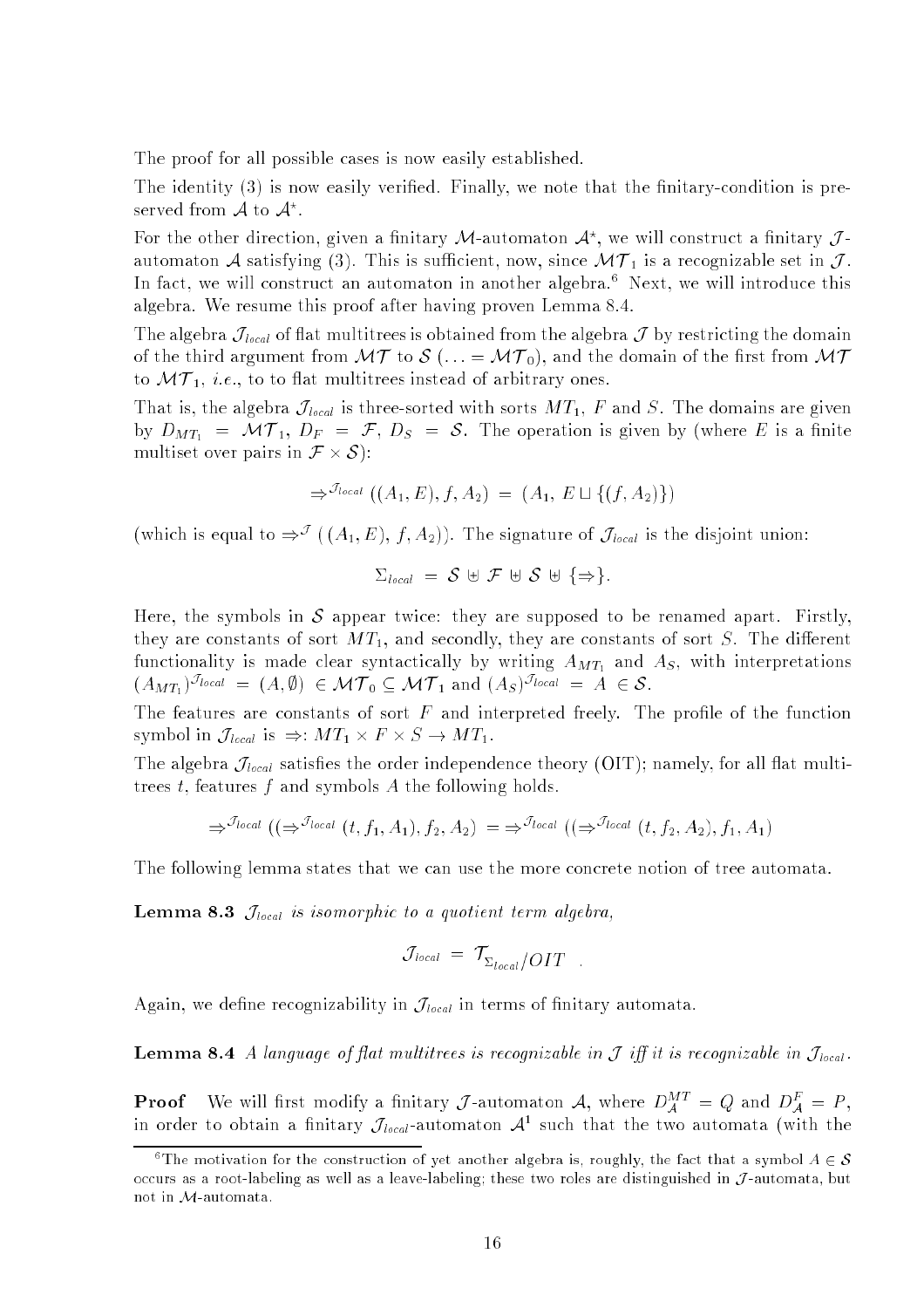same set of final states) will recognize the same languages of flat multitrees. We define the domains of <sup>A</sup><sup>1</sup> by:

$$
D_S^{\mathcal{A}^1} = Q,
$$
  
\n
$$
D_{MT_1}^{\mathcal{A}^1} = Q,
$$
  
\n
$$
D_F^{\mathcal{A}^1} = P,
$$

and we define the evaluation of  $\mathcal{A}^+$  by tior all  $A\in\mathcal{S},$   $\tau\in\mathcal{F},$  and for all  $q,\,q\,\in\,Q$  and  $p \in P$ :

$$
(A_{MT_1})^{A^1} = A^A,
$$
  
\n
$$
(A_S)^{A^1} = A^A,
$$
  
\n
$$
f^{A^1} = f^A,
$$
  
\n
$$
\Rightarrow^{A^1} (q, p, q') = \Rightarrow^{A} (q, p, q').
$$

Clearly the finitary-condition and the order independence theory are preserved between  $\mathcal{A}^1$ and A.

For the other direction, given a nimtary  $J_{local}$ -automaton  $\mathcal{A}^-$  (with mial states  $Q^2_B$ nal, of sort M  $I_1$ ), we will define a finitary  $J_{local}$ -automaton  $A^*$  that recognizes the same language, but has the two properties:  $D_{MT_1}^{\mathcal{A}^1} = D_S^{\mathcal{A}^1}$ , and, for all symbols A in S,  $(A_{MT_1})^{\mathcal{A}^1} = (A_S)^{\mathcal{A}^1}$ . Thanks to the same can define a J -automaton A that accepts the same can define a  $\mathcal{A}$  $\mathcal{A}^+$ . Again, this is sufficient since the language  $\mathcal{M}(T_1)$  is recognizable with respect to  $J$  . we define the domains of  $A^+$  by:

$$
D_{MT_1}^{A^1} = D_{MT_1}^{A^2} \times D_S^{A^2},
$$
  
\n
$$
D_S^{A^1} = D_{MT_1}^{A^2} \times D_S^{A^2},
$$
  
\n
$$
D_F^{A^1} = D_F^{A^2},
$$

and, after having fixed an arbitrary element  $r_{fix} \in D_{\mathcal{S}}^{\mathcal{A}^2}$ , we define the evaluation of  $\mathcal{A}^1$  by (for all  $A \in \mathcal{S}$ ,  $f \in \mathcal{F}$ , and for all  $q, \tilde{q} \in D_{MT_1}^{\mathcal{A}^2}$ ,  $p \in D_F^{\mathcal{A}^2}$  and  $r, \tilde{$ 

$$
(A_{MT_1})^{A^1} = ((A_{MT_1})^{A^2}, (A_S)^{A^2}),
$$
  
\n
$$
(A_S)^{A^1} = ((A_{MT_1})^{A^2}, (A_S)^{A^2}),
$$
  
\n
$$
f^{A^1} = f^{A^2},
$$
  
\n
$$
\Rightarrow^{A^1} ((q, r), p, (\tilde{q}, \tilde{r})) = (\Rightarrow^{A^2} (q, p, \tilde{r}), r_{fix}).
$$

As initial states of  $A<sup>-</sup>$  we choose:

$$
Q_{\text{final}}^1 = \{ (q, r) \mid q \in Q_{\text{final}}^2 \text{ and } r \in D_S^{\mathcal{A}^2} \}.
$$

Again, the finiteness condition and the order independence theory are preserved. This concludes the proof of Lemma 8.4.  $\Box$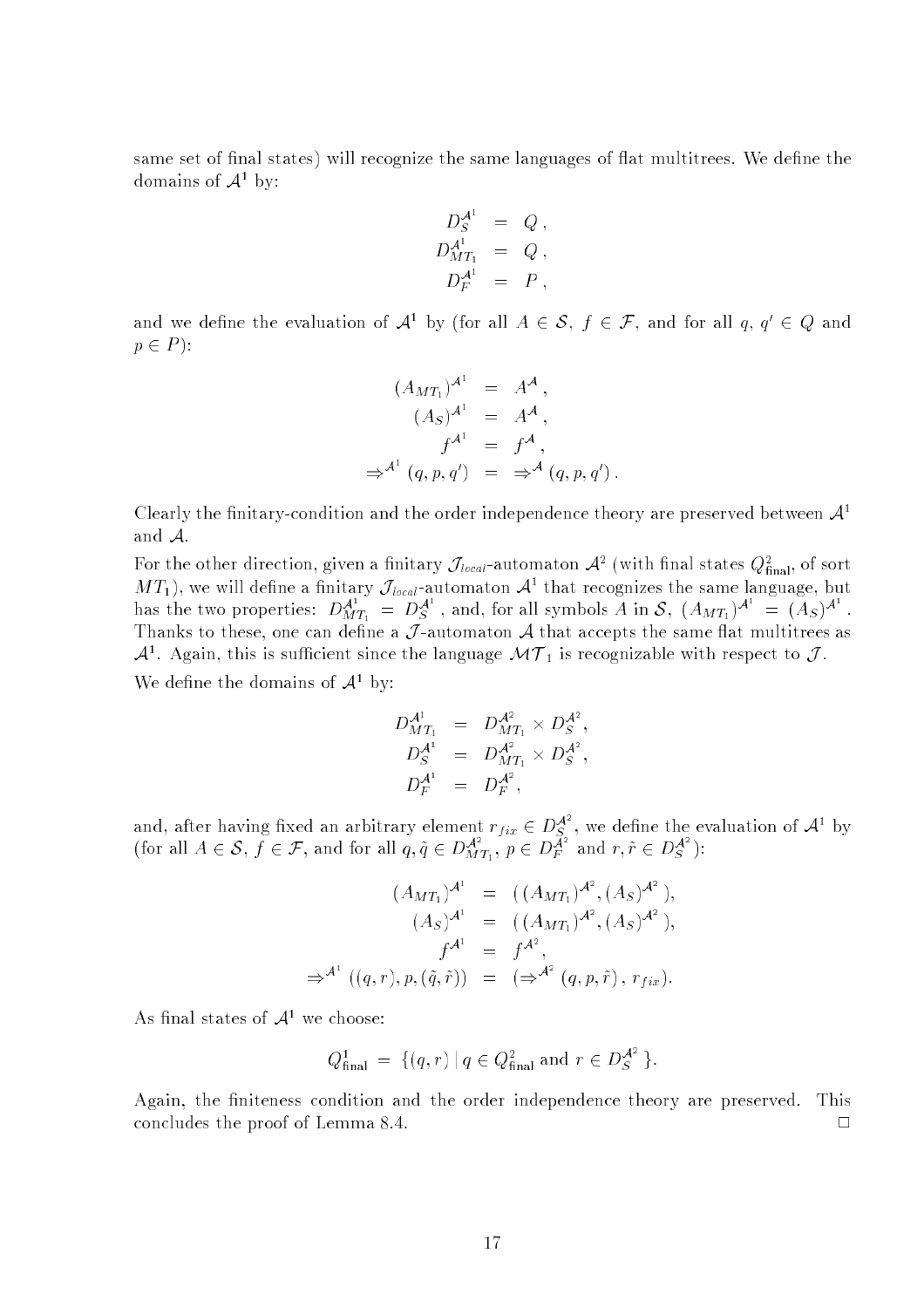### End of Proof of Reduction Lemma 8.2

Given a niitary *I* -automaton  $\mathcal{A}^n$ , we construct a niitary  $J_{local}$ -automaton  $\mathcal{A}$  such that  $(I(t))^{A^{n}} = t^{A}$  for all flat multitrees t. The domains of A are:  $D_{S}^{A} = D_{s_{2}}^{A^{n}}$ ,  $D_{F}^{A} = D_{s_{1}}^{A^{n}}$ and  $D_{MT_1}^A = D_{FMS}^A$ .

The evaluation of A is defined by (where q, p and r are states of A of sorts  $MT_1$ , F and S):

$$
(A_S)^{\mathcal{A}} = A^{\mathcal{A}^*},
$$
  
\n
$$
f^{\mathcal{A}} = f^{\mathcal{A}^*},
$$
  
\n
$$
(A_{MT_1})^{\mathcal{A}} = \langle root^{\mathcal{A}^*}, (A_S)^{\mathcal{A}^*} \rangle^{\mathcal{A}^*}
$$
  
\n
$$
\Rightarrow^{\mathcal{A}} (q, p, r) = q \sqcup^{\mathcal{A}^*} \langle p, r \rangle^{\mathcal{A}^*}.
$$

Since  $\mathcal A^*$  satisfies (AC),  $\mathcal A$  satisfies (OIT). The finitary-condition is preserved, as well.  $\Box$ 

## 9 Counting in Multisets

Again in the general framework where  $\mathcal{M} = \mathcal{M}(\mathcal{U}_1, \ldots, \mathcal{U}_n)$ , We will characterize recognizability in  $M$ , *i.e.*, of languages of finite multisets, by appropiate counting constraints.

We define M-counting constraints C (written  $C(x)$  to indicate that x is the only free variable—logically, a multiset variable) to expressions of the following form:

$$
C(x) ::= \operatorname{card} \{ (u_1, \dots, u_n) \in x \mid u_i \in U_i \text{ for all } i \} \in N
$$
  
\n
$$
\begin{array}{c} | & C(x) \cap C(x) \\ | & C(x) \cup C(x). \end{array}
$$

Here, N is a recognizable set of natural numbers with respect to the monoid  $(N, +, 0)$ , and the sets  $U_i \subset \mathcal{U}_i$  are finite or co-finite. The counting constraint

 $C(x) \equiv card \{(u_1, \ldots, u_n) \in x \mid u_i \in U_i \text{ for all } i \} \in N \text{ holds for the multiset } x \text{ if the }$ number of tuples  $(u_1, \ldots, u_n)$  in x such that  $u_i \in U_i$  for all  $i = 1, \ldots, n$  is an element of N. The cardinality operater card applies on a multiset of tuples, *i.e.*, counts double occurrences.

The language defined by an M-counting constraint  $C(x)$  is the set of all finite multisets x that satisfy  $C(x)$ . It is denoted by  $L_{\mathcal{M}}(C)$ .

**Theorem 9.1** The family of languages defined by  $M$ -counting constraints is exactly the family of languages of multisets recognizable in M.

**Proof.** Given an M-counting constraint of the form:  $C = card{(u_1, ..., u_n) \in x \mid u_i \in x]}$  $U_i$  for all  $i \n\in N$ , we will show the recognizability of  $L_{\mathcal{M}}(C)$ .

We can define a homomorphism  $h : \mathcal{M}(\mathcal{U}_1 \dots, \mathcal{U}_n) \to \mathcal{M}(\{1\}, \dots, \{1\})$  by setting  $h(u_i)$  $\{1\}$  for  $u_i \in U_i$ , and  $h(u_i) = \emptyset$  otherwise.

Furthermore, the homomorphism  $J : \mathcal{N}_{g_1,g_2}$  $n$  , and the set of the set of the set of the set of the set of the set of the set of the set of the set of the set of the set of the set of the set of the set of the set of the set of the set of the set of the set of th 1 if (u1; : : : ; un) = (1; : : : ; 1), and : : : = 0, otherwise, identies a multiset consisting of k tuples  $(1, \ldots, 1)$  with  $k \in \mathcal{N}$ .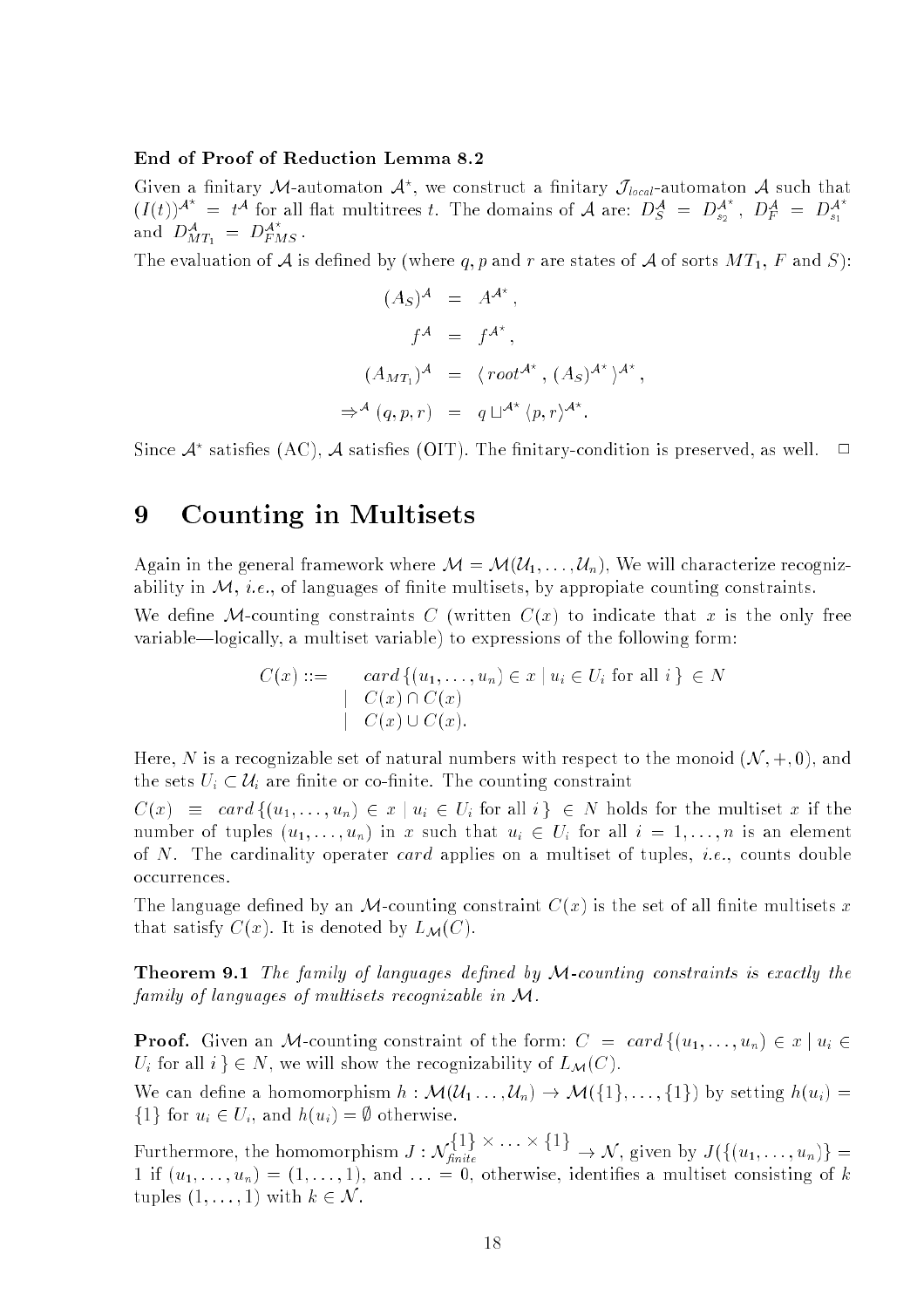Thus, for all finite multisets of *n*-tupels  $x \in D_{FMT}$ ,

$$
J(h(x)) = card \{ (u_1, \ldots, u_n) \in x \mid u_i \in U_i \text{ for all } i \}.
$$

Hence,  $L_M(U) = n^{-1} (J^{-1}(N))$ . The nitrary-condition is invariant under inverse images of homomorphisms. Thus,  $L_{\mathcal{M}}(C)$  is recognizable in  $\mathcal{M}$ .

For the reverse inclusion, suppose that  $L$  is recognized by a finitary  $M$ -automaton  $(\mathcal{A}, h, Q_{\text{final}})$  with, say, the set  $D_{FMS} = \{q_1, \ldots, q_n\}$  of states of sort  $FMS$ .

The evaluation of the multiset t by  $A$  leads to the state (written in a notation which is  $\mu$ stified by the fact that  $\mathcal A$  satisfies (AU), even if  $\mathbb L^\infty$  is taken over the empty multiset):

$$
t^{\mathcal{A}} = \bigsqcup_{(u_1,\ldots,u_n)\in t} \langle u_1^{\mathcal{A}},\ldots,u_n^{\mathcal{A}}\rangle^{\mathcal{A}}
$$

We define the natural numbers:  $a_t(i) = cara_{\{u_1,\ldots,u_n\} \in \{u'_1,\ldots,u'_n\}} = q_i$  and obtain (again thanks to  $(AC)$  being satisfied):

$$
t^{\mathcal{A}} = \bigsqcup_{i=1}^{n} \mathcal{A} \bigsqcup_{j=1}^{a_t(i)} \mathcal{A} q_i .
$$

We define a mapping  $\nu_i : \{1, \ldots, n\} \to \{1, \ldots, n\}$  such that  $q_{\nu_i(i)} = \bigsqcup_{i=1}^{u_i(i)}$  $q_{i-1}$   $q_i$  . If  $i \in L_{\mathcal{M}}(\mathcal{A}),$ then:

$$
\bigcup_{i=1}^{n} \mathcal{A} \ q_{\nu_t(i)} \in Q_{\text{final}},\tag{4}
$$

Generally, for a mapping  $\mu: \{1, \ldots, n\} \to \{1, \ldots, n\}$ , we define, for  $i = 1, \ldots, n$ , the set of natural numbers:

$$
N_{\mu}^{i} = \{ m \in \mathcal{N} \mid \bigsqcup_{j=1}^{m} A q_{i} = q_{\mu(i)} \}.
$$

We note that  $a_t(i) \in N_{\nu_t}$  for  $i = 1, \ldots, n$ . That is, t is an element of the language defined by the  $M$ -counting constraint:

$$
\bigwedge_{i=1}^n a_x(i) \in N_{\nu_t}^i.
$$

Vice versa, for each mapping  $\mu$  satisfying the property (4), the language of the M-counting constraint:

$$
\bigwedge_{i=1}^n a_x(i) \in N^i_\mu
$$

is contained in L. We get  $L = L(R)$  where R is the M-counting constraint:

$$
R = \bigvee_{\substack{\mu \\ with (4)}} \bigwedge_{i=1}^n a_x(i) \in N^i_\mu .
$$

Since the number of mappings  $\mu$  with (4) is finite, it only remains to show that the constraints used in R are of the defined form. The constituents  $a_i(x)$  are admissible by the military-condition of  $A$ . Finally, we have to proof that the sets  $N_u^+$  are recognizable with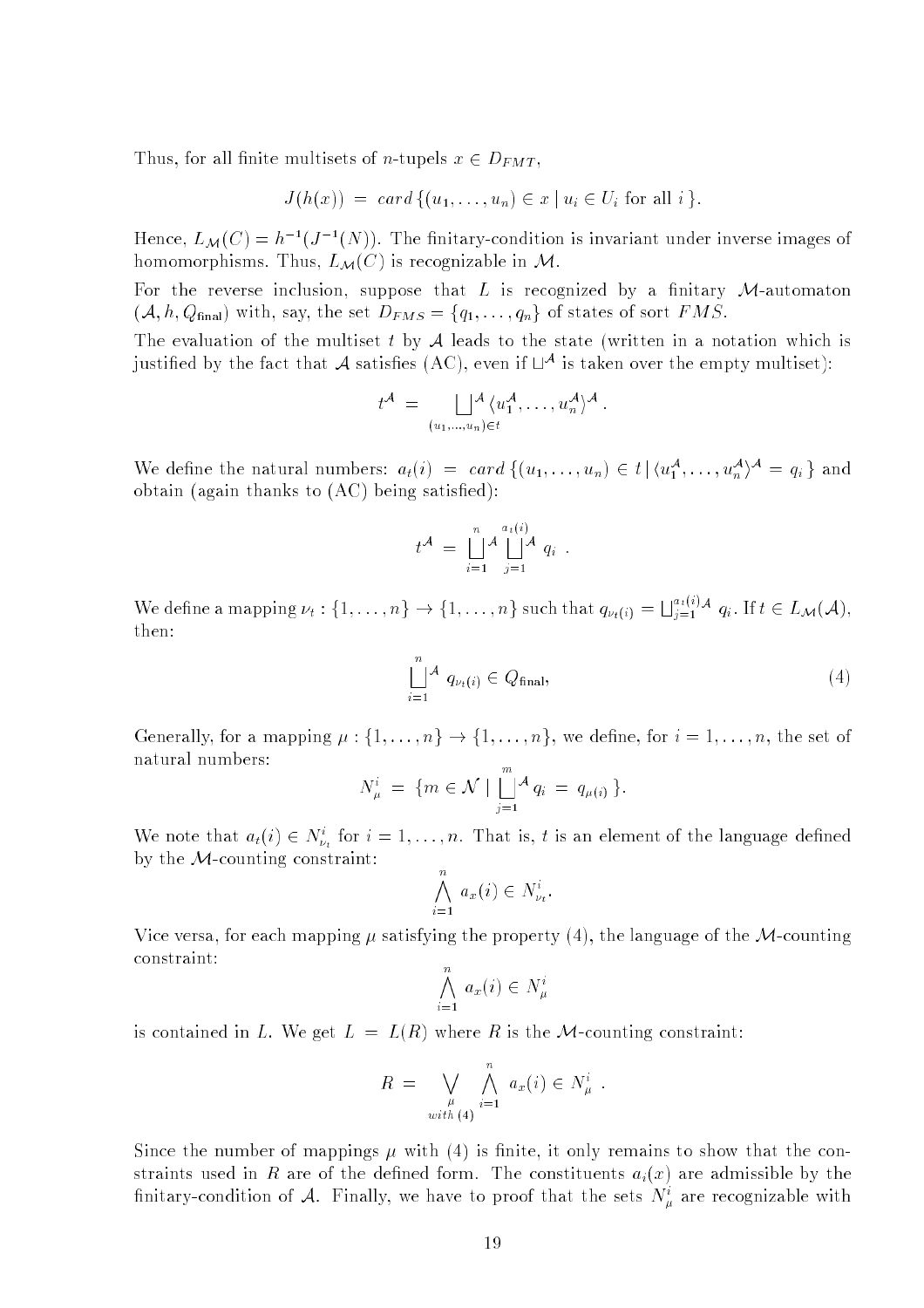respect to  $(N, +, 0)$ . We will construct appropiate automata  ${\cal A}^i_\mu$  from A. We set  $D^{{\cal A}^\mu}_\mu = Q$ ,  $0^{A_\mu} = \emptyset^A$ ,  $1^{A_\mu} = q_i$  and interpret the addition by  $\Box^A$ . As final states we take the singleton  $\Box$  $\{q_{\mu(i)}\}\$ . Then,  $\mathcal{A}_{\mu}^{\dagger}$  recognizes  $N_{\mu}^{\dagger}$  $\mu$ .

### Proof of Theorem 4.1.

For each language  $L$  of flat multitrees defined by a counting constraint  $C$  we will find an  $\mathcal{M}$ -counting constraint  $\cup$  that defines  $I(L)$ , and vice versa.

Given a counting constraint for flat multitrees of the form:

$$
C(x) = \text{ card } \{ \varphi \in F \mid \exists y. \, (x \varphi y \land Ty) \in N ,
$$

we set:

$$
C'(x) = \operatorname{card} \{ (\varphi, y) \in x \mid \varphi \in F \land y \in T \} \in N
$$
  

$$
\cap \operatorname{card} \{ (\operatorname{root}, y) \in x \mid y \in \mathcal{F} \} = 1.
$$

The case  $C = Tx$  is obvious, as well as conjunction and disjunction.

For the other direction, given an  $\mathcal{M}% _{1}$ -counting constraint  $\mathbb{C}^{+}$  for finite multisets, we will give a constraint C such that  $L_{\mathcal{MT}_1}(C_x) = T^{-1}(L_{\mathcal{M}}(C_x))$ , or, equivalently,  $L_{\mathcal{MT}_1}(C_x) =$  $L_{\mathcal{M}}(\cup$  ) I II (TVU F<sub>1</sub>). We note that the languages of the form I (L) are the multisets containing  $\overline{\phantom{a}}$ exactly one pair with first component root. Given the  $M$ -counting constraint:

$$
C' = \operatorname{card} \{ (\varphi, y) \in x \mid \varphi \in F \land y \in T \} \in N ,
$$

we have to distinguish the two cases root  $\notin F$  and root  $\in F$ . In the first case we set:

$$
C = card \{ \varphi \in F \mid \exists y. (x \varphi y \land Ty) \in N.
$$

In the second case, we note that the set:  $N-1 = \{n-1 \mid n \in N \text{ and } n \geq 1\}$  is recognizable with respect to  $(\mathcal{N}, +, 0)$ , and set:

$$
C = \operatorname{card} \{ \varphi \in F - \{root\} \mid \exists y. (x \varphi y \land Ty) \} \in N - 1
$$
  

$$
\cap \quad Tx.
$$

In either case C has the required property.

This concludes the proof of Theorem 4.1, since the reduction lemma (Lemma 8.2, page 15) and the above theorem (Theorem 9.1) close the cycle from counting-definable languages L of flat feature trees to those recognizable in  $\mathcal J$  by feature automata. Namely, according to the above correspondence between counting- and  $M$ -counting constraints, via  $M$ counting-definable languages  $I(L)$ , which, according to Theorem 9.1, are exactly the ones recognizable in  $M$ , back to L according to Lemma 8.2.  $\Box$